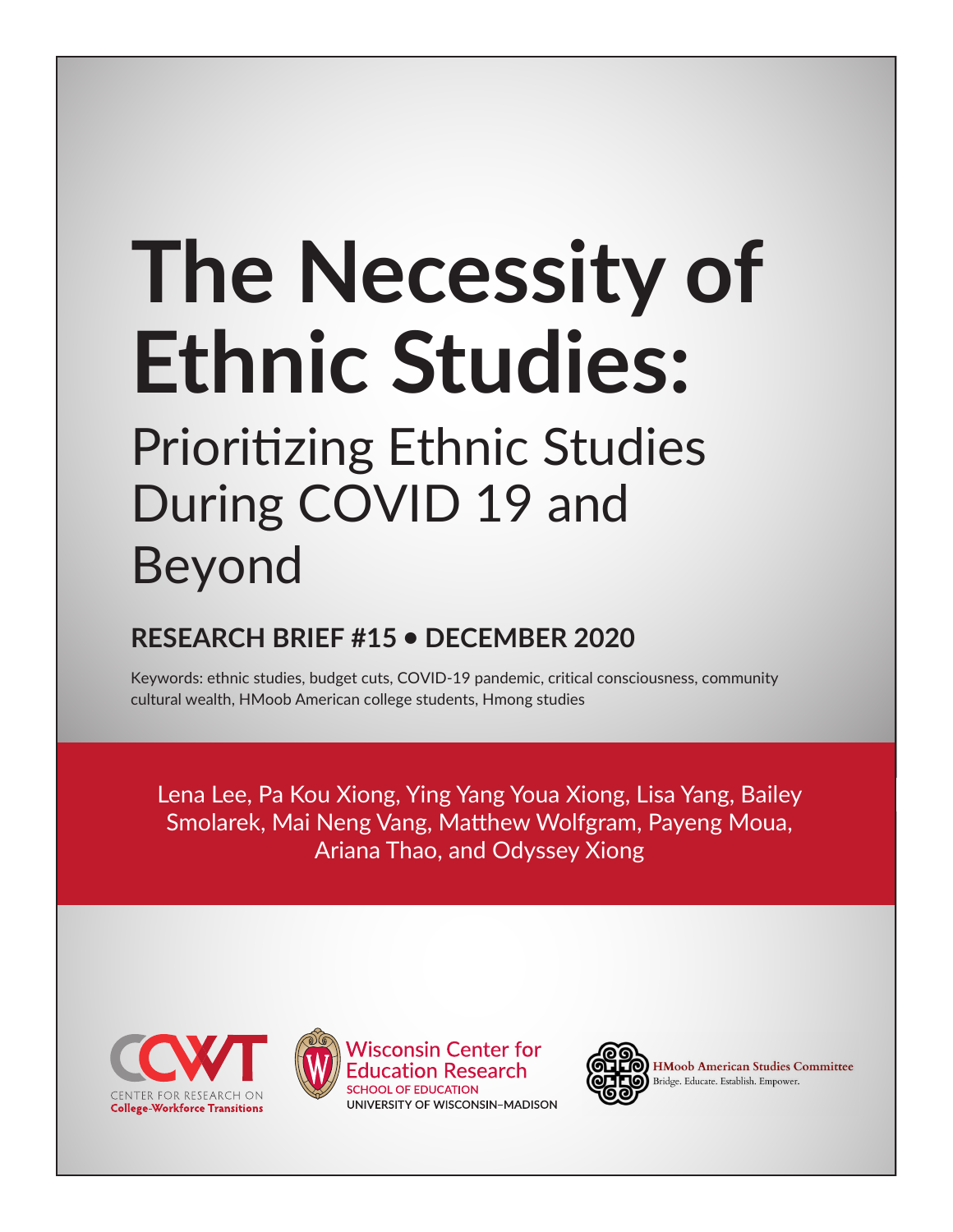# **Introduction**

The Covid-19 pandemic has caused a devastating ripple effect on educational institutions—from budget cuts to health and safety concerns to changes in learning environments. In higher education specifically, Covid-19 is disrupting student lives by interrupting in-person learning, forcing students out of their living spaces, and causing students to suffer financially. The consequences of the pandemic have also led to financial crises for universities, causing administrators to make challenging budgetary decisions. Unfortunately, during times of budget scarcity, colleges and universities have historically opted—and continue to opt—for cuts that impact students of color profoundly, including deep cuts to diversity and inclusion efforts and ethnic studies programs, suspensions of ethnic studies faculty hiring, and even resulting in the termination of tenure-track faculty positions in ethnic studies (Bikales & Chen, 2020; Meyerhofer, 2020; Myers, 2014; Wang, 2016).

University administrators are currently having to make hard financial decisions which will have lasting impacts on students, staff, and their communities. Within this looming financial crisis, with multiple competing priorities and far less resources than in the past, in this report, we argue that ethnic studies programs must be prioritized for continued investment.

Ethnic studies is essential for the student experience as it transforms students' lives in critical ways that other fields of study cannot. Sleeter (2011) defines ethnic studies as "...units of study, courses, or programs that are centered on the knowledge and perspectives of an ethnic or racial group, reflecting narratives and points of view rooted in that group's lived experiences and intellectual scholarship" (p.7).

Ethnic studies courses center the experiences of marginalized peoples and uplift these voices. Moreover, these courses, through their content and pedagogical approaches, challenge students to reflect on how they participate in upholding systems of oppression, as well as how they can transform society to be more just (Cabrera, Meza, Romero, & Cintli Rodríguez, 2013; Cammarota & Romero, 2014). The educational and social benefits of ethnic studies curriculum for students of color have been well-documented (Banks, 2012; Cammarota & Romero, 2014; Dee & Penner, 2017; Romero & Ochoa O'Leary, 2014; Sleeter, 2011; Sleeter & Zavala, 2020); thus, expanding the budget for ethnic studies is an impactful and necessary step toward fulfilling the commitments of institutions of higher education to increase institutional diversity and ensure the educational success of students of color.

This report is based on a student-led qualitative research project that examines how HMoob American students experience college at the University of Wisconsin-Madison (UW-Madison). We use the findings in our study as a case study (Bartlett & Vavrus, 2016) to consider the importance and impacts of ethnic studies courses for students of color, not only at UW-Madison but also in other contexts of public higher education more generally.

#### **Ethnic Studies in Higher Education**

Ethnic studies is vital for achieving the goals of a liberal education. UW-Madison summarizes a liberal education as a "well-rounded, world-class education [that] prepares you not only for a better career, but also to

**Research studies have illustrated how ethnic studies programs equip students with tools to achieve all of the American Association of Colleges and Universities' learning outcomes for a liberal higher education.**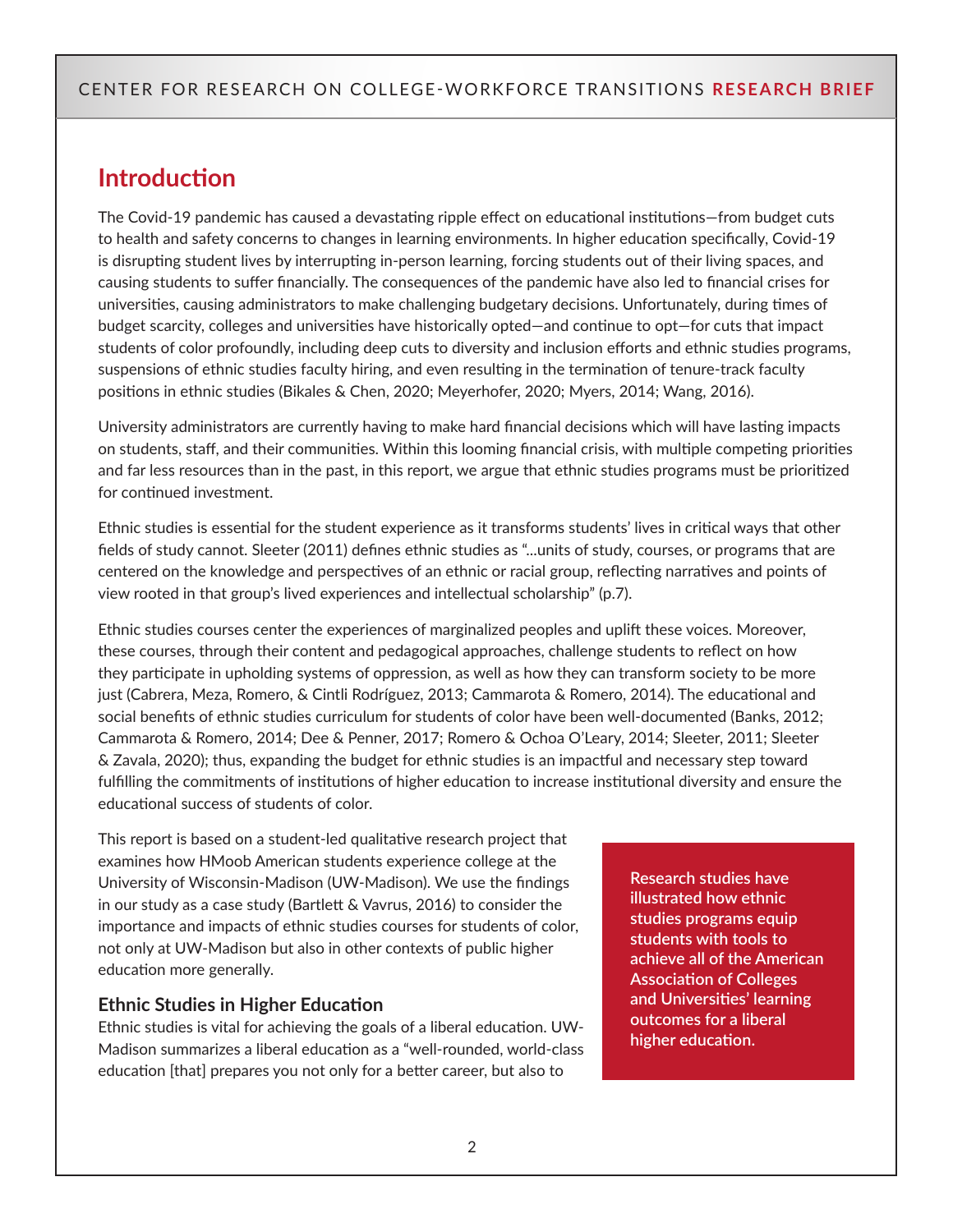be a better citizen" (UW-Madison, n.d.). The Association of American Colleges and Universities (n.d.) lists the essential learning outcomes of a liberal education as: 1) knowledge of human cultures and the physical and natural world; 2) intellectual and practical skills (i.e., inquiry and analysis, critical thinking, written and oral

communication, etc.); 3) personal and social responsibility; and 4) integrative and applied learning. Our data suggest that ethnic studies courses played an imperative role in guiding students' understanding of societal structures, social issues, and their own positionality in society (Cammarota, 2016; Rodriguez, 2019; Sleeter, 2011). Similarly, several research studies have illustrated how ethnic studies programs equip students with tools to achieve all of the aforementioned learning outcomes, including unique knowledge and skills that have a lasting influence on students' educational, social and personal growth (Banks, 2012; Chang, 2002; Sleeter & Zavala, 2020; Yosso, 2005).

Historically, ethnic studies courses and programs on different college campuses throughout the United States have come about through student activism and collective action (Sleeter, 2011), advocating for the courses and uncovering a pattern of minimal institutional support for Ethic Studies initiatives. For example, at UW-Madison, the ethnic studies requirement was advanced by students of color and recommended by the Steering Committee on Minority Affairs, a group of faculty and staff, after a racist incident in the late 1980s (Holley et al., 1987). In their report, also known as the *Holley Report,* the Steering Committee urged UW-Madison to require six credits of ethnic studies courses as a way to "comba[t] bigotry and racism" (Holley et al., 1987, p.67). The report describes the benefits and urgency of making available ethnic studies courses for all students.

This paper, in particular, focuses on two important impacts of ethnic studies: (1) ethnic studies course content and pedagogical approaches support students in building their critical consciousness, and (2) ethnic studies courses provide a space that acknowledges and privileges the wealth of knowledge and resources that students from marginalized backgrounds carry with them. Given these important aspects of ethnic studies, it is imperative that such programs continue to be supported by educational institutions in order to provide meaningful educational experiences for students of color, as well as for society in general.

**This paper focuses on two important impacts of ethnic studies: (1) ethnic studies course content and pedagogical approaches support students in building their critical consciousness, and (2) ethnic studies courses provide a space that acknowledges and privileges the wealth of knowledge and resources that students from marginalized backgrounds carry with them.**

# **Background**

In this report, we use data from our two-year qualitative research study that investigated the experiences of HMoob American college students at UW-Madison, including the role of HMoob studies—a specific branch of ethnic studies—in those experiences. This data is used to demonstrate how ethnic studies programs, such as HMoob Studies, are essential in developing students' critical consciousness. This data documents the value of ethnic studies coursework to push back on deficit narratives, which pathologize and blame HMoob communities for the challenges they face, by encouraging students to embrace the knowledge and experiences of marginalized communities (DePouw, 2012; Yosso, 2005).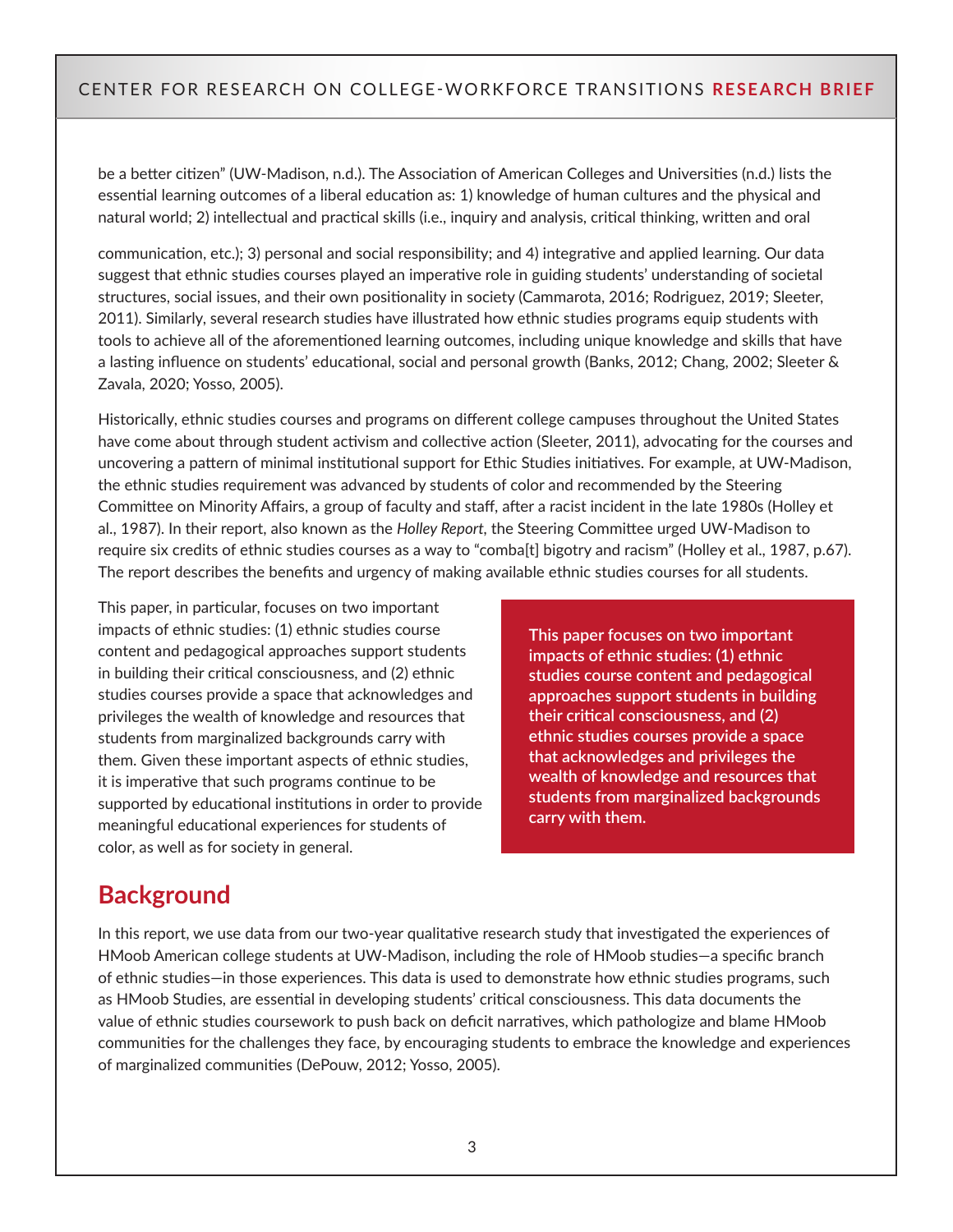#### **Study Description**

*Our HMoob American College Paj Ntaub* is a qualitative, college student-led, community-based participatory action research (CBPAR) study that started during the 2018- 2019 academic year to explore the educational experiences of HMoob American college students on the UW–Madison campus. In the first year of our study based on interviews with 27 current HMoob American students at UW-Madison—we identified spaces of exclusion and belonging for HMoob American students on campus, as well as processes of marginalization and experiences that impact the education and career success of these students. Findings from this first year of research suggested that the presence of HMoob studies courses or courses with an extensive and critical focus on HMoob history and experiences on this predominantly white campus is associated with positive outcomes for HMoob American students. These positive outcomes include expanding students' knowledge and appreciation of their community's history and culture, fostering a sense of belonging, and providing a space for identity development. Other research studies have shown how these outcomes contribute to student educational success, such as course attendance, retention rates, and higher GPAs (Romero & Ochoa O'leary, 2014; Sleeter, 2011; Sleeter & Zavala, 2020). Findings from Year 1 of our research also uncovered students' desire for more HMoob studies curriculum that provide critical perspectives and culturally-sustaining pedagogical approaches, indicating a need for more institutional support for HMoob studies (Lee et al., 2019).

This report presents findings from Year 2 of our research, in which we ask current and former HMoob American students more extensive questions regarding their experiences with HMoob studies courses or other ethnic studies courses that include HMoob studies content (e.g., other Asian American studies courses, Southeast Asian studies courses). Through these interviews, HMoob American students shared how these courses provided a space that challenge them to consider and interrogate their own privileges. These courses also moved students to challenge oppression in all forms and spaces. The rest of this report will be a synthesis of our participants' experiences with HMoob studies content. We share these narratives in hopes that they will compel readers to further support the growth and goals of ethnic studies programs and courses.

# **Methodology**

The data from both Year 1 and Year 2 of the *Paj Ntaub* research study included field notes and memos from participant observations and public observations, artifacts, and extensive interviews with current and former students. Our team sought to document participants' high school and college experiences as well as the factors that impacted their educational and career trajectories. For this report, we focus on data that document participants' experiences with HMoob studies coursework in both high school and college, paying particular attention to how such academic experiences impacted HMoob American students' schooling and identity as HMoob Americans. Year 1 of the *Paj Ntaub* research study included 27 current HMoob American students, and Year 2 of the study included an additional 67 current students, alumni, and stop-out or transfer students (see Table 1). For both years of study, our team of student researchers, mentored by professional educational researchers at the Wisconsin Center for Education Research, recruited participants through snowball sampling techniques, which resulted in a diverse sample of HMoob American students.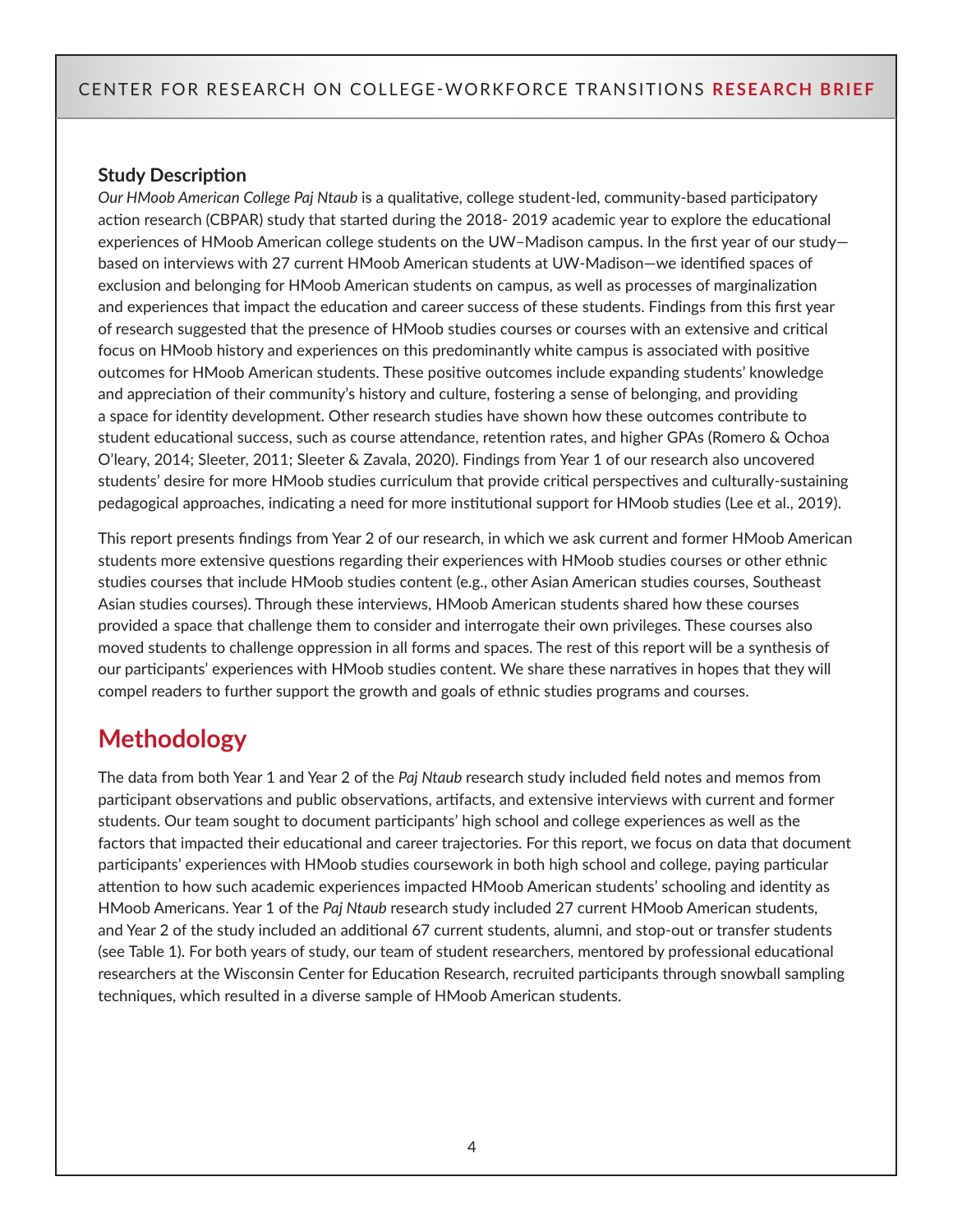| <b>Interviews</b>       | $2018 - 2019$      | $2019 - 2020$ |
|-------------------------|--------------------|---------------|
| <b>Current Students</b> | 27                 | 36            |
| Alumni                  | N/A                | 24            |
| Drop outs/Transfers     | N/A                | 7             |
| <b>TOTAL</b>            | 27                 | 67            |
|                         | <b>GRAND TOTAL</b> | 94            |

#### **Table 1. Participant Categories**

To organize our collected data, we segmented transcribed interviews, observational fieldnotes, autoethnographic journals, and ethnographic photographs and artifacts in the data analysis software *MAXQDA*. Each piece of data was coded through a first round of inductive open coding for recurrent phrases, ideas, and themes (Corbin & Strauss, 2014; Ryan & Bernard, 2003). To further analyze our data, we used the searching, categorizing, and memoing functions in *MAXQDA* to make deeper analyses of each major theme. For this report, we analyzed one of these themes: participants' experiences with and the impact of HMoob studies content at UW-Madison.

#### **Impacts of Ethnic Studies on HMoob American College Students**

In this section, we address two important impacts of ethnic studies courses: one focused on the cultivation of critical consciousness and the other focused on the recognition of community cultural wealth. For each of these impacts, we present our research findings on HMoob studies courses at UW-Madison, providing concrete examples from the HMoob American participants that we interviewed. Our findings also provide a key example of how ethnic studies courses can benefit students more generally.

#### *Fostering Critical Consciousness*

Research in critical historiography has shown that Eurocentric curricula dominates the United States education system (Banks, 2012; Grosfoguel, 2012; Sleeter, 2011). As Sleeter (2011) explains, Eurocentric curricula results in the exclusion of non-Eurocentric narratives and perspectives on U.S. history:

While content related to African Americans, Latinos, and Native Americans has been added, deeper patterns and narratives that reflect Euro-American experiences and worldviews, and that have traditionally structured K–12 textbooks—particularly history and social studies texts—remain intact. Whites continue to receive the most attention and appear in the widest variety of roles, dominating story lines and lists of accomplishments (p. 2).

Research also indicates that the exclusion of non-Eurocentric narratives and perspectives on U.S. history remains a feature of education in the United States (Sleeter, 2011). In an effort to confront Eurocentrism, ethnic studies courses focus on restoring and privileging non-Eurocentric narratives.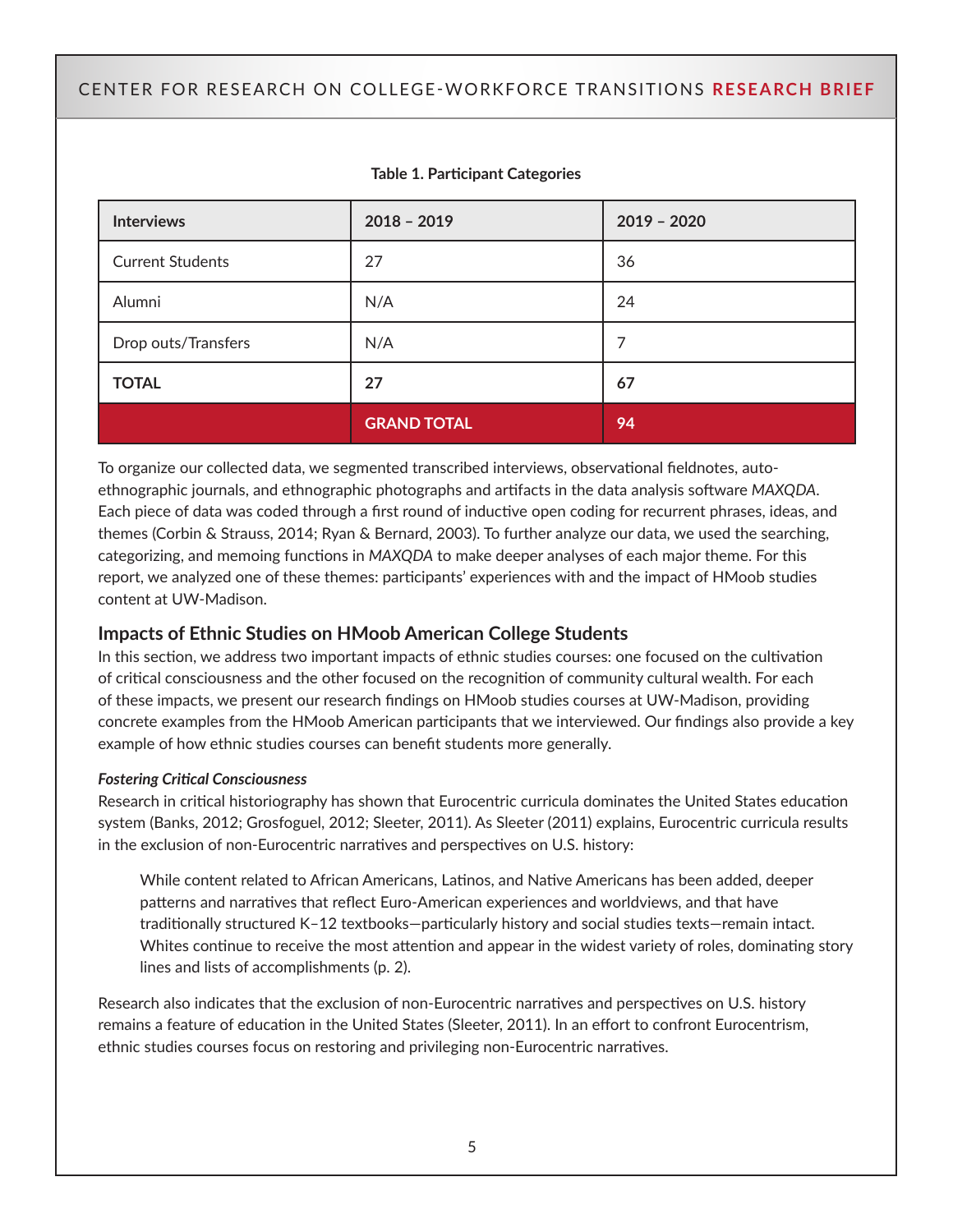Asian American studies courses, for example, teach about the experiences of Japanese Americans during World War II. The dominant Euro-American narrative dictates that people of Japanese descent were the "enemy Other" during the war (Rodriguez, 2019). This narrative traditionally promotes Executive Order 9066 as a justifiable wartime act and a necessary national security response to the bombing of Pearl Harbor, which led to the mass incarceration of Japanese Americans. Missing from this narrative, however, is an analysis of how the Order was a discriminatory, racist, and ignorant act towards Japanese Americans. Rodriguez (2019) argues that Asian American history classes played an important role in teaching a more nuanced narrative from minoritized perspectives.

Amplifying and discussing missing narratives is a form of resistance to dominant narratives, engendering reflections of one's power and privilege. Providing opportunity for these types of discussions and encouraging critical self-reflection within ethnic studies courses is one way to cultivate critical consciousness. Critical consciousness is both a reflection of oneself and a call to action to transform the world (Cammarota, 2016; Freire, 2014). Critical consciousness allows people to make an analysis that shifts the blame off of marginalized communities and onto systems and institutions that perpetuate

**Critical consciousness is both a reflection of oneself and a call to action to transform the world (Cammarota, 2016; Freire, 2014).**

violence and oppression (DePouw, 2020; Freire, 2014; hooks, 1994). In other words, critical consciousness moves one to act; therefore, it is a form of activism that is driven by the hope for change obtained and restored through self-reflection. Critical consciousness involves a process of internal transformation, which "stems from marginalization [or understanding marginalization,] and presents the possibility of recognizing how oppression operates in society" (Cammarota, 2016, p. 234). When courses succeed in fostering critical consciousness, students gain the language to talk about their own oppression, as well as the ability to critically reflect on how they are complicit in upholding oppression and invest in a system of accountability in order to create a more just world (DePouw, 2020; Freire, 2014; hooks, 1994). By requiring these dialogues, ethnic studies courses become a core tool for building, guiding, and solidifying critical consciousness.

*"...no matter where I go in the world, I have to fight for my own existence...": Understanding Systems, Shifting Blame* Oppression is integral to the maintenance of university systems, and this is demonstrated, in part, by universities not investing in the growth of ethnic studies. The refusal of universities to deeply invest in and develop ethnic studies programs is connected to their complicity of upholding these oppressive systems, such as anti-blackness and colonialism. When universities do not expand and improve ethnic studies, building critical consciousness within ethnic studies programs is inevitably weakened. From our own study, we found that students who did not have access to ethnic studies courses or content also did not have the tools to name their own oppression nor to critique the maintenance of these systems. Instead, many HMoob American students in our study internally blamed themselves, which led to students wanting approval from university systems. In one case, a participant, Kim, exemplifies how not learning to break from internalized shame can push students to search for acceptance by these university systems that violate them, as well as simultaneously supporting narratives that shame other marginalized communities. When Kim was asked how she thought the school perceived HMoob American students, she replied: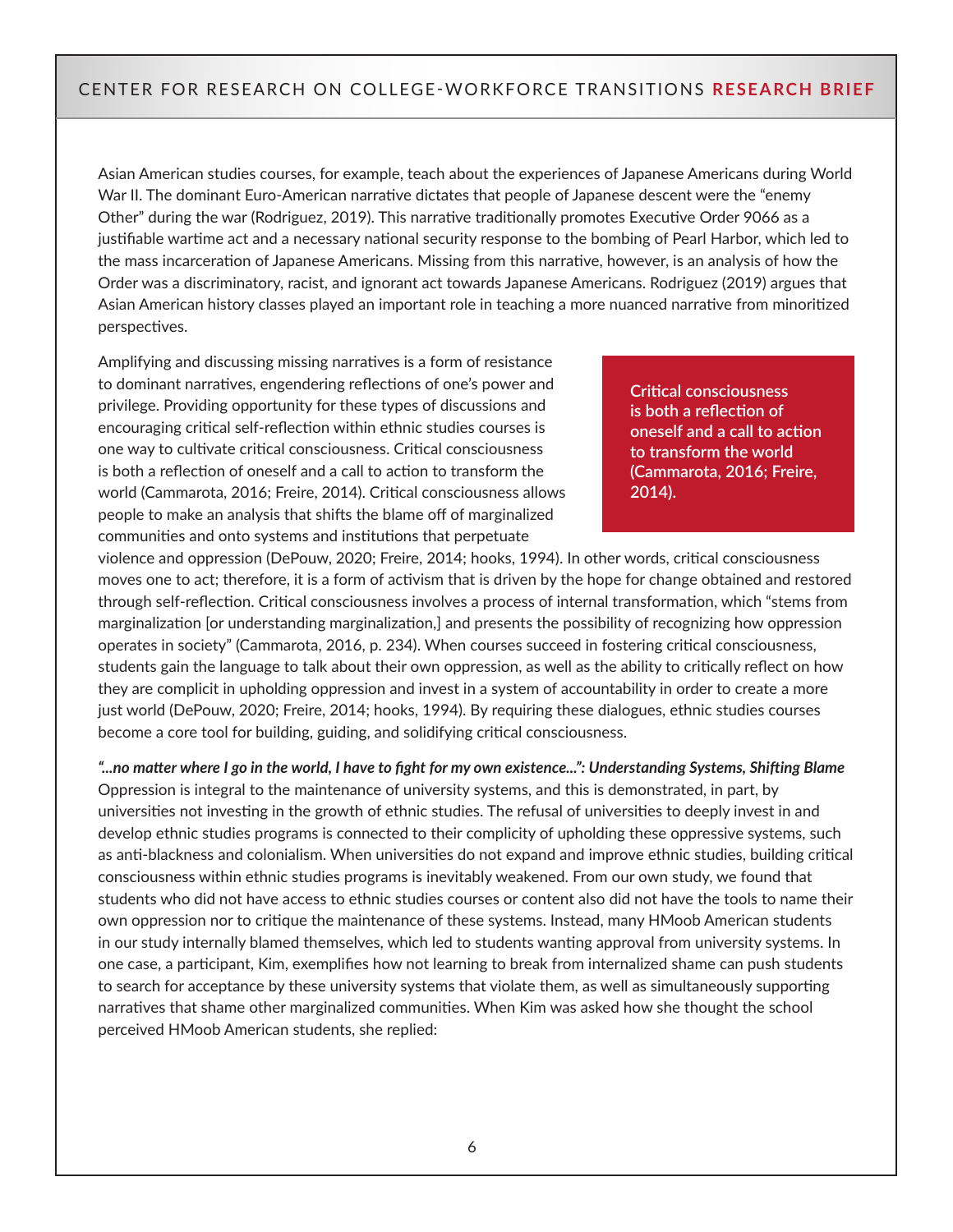*I think the campus thinks HMoob American students are really good students, good workers, really like – obedient and stuff, so yeah. … It's not obedient – like really good work ethics. Yeah. Like students with good work ethics. Yeah, not obedient.* 

Even though she changed her language to "good work ethics," both "obedient" and "good work ethics" are example of model minority language employed to label and characterize Asian ethnic groups in the United States (Lee, 2009). Asian Americans are rendered successful, law-abiding citizens that do things the "right" way, but this also creates a paradox of which groups are not law-abiding or hardworking; those groups are Black and Brown communities. This model minority stereotype is a racialized rhetoric that pits Asian Americans against other people of color in order to justify that systemic racism does not exist, and that the only barrier to success in the U.S. is how hard someone works. For Kim, it felt like acceptance by the university through recognition of HMoob people's hard work. But, without developing Kim's critical consciousness, she was unable to recognize that HMoob people should not have to prove their belonging through hard work, and that framing them in this way, hurts Black and Brown students who work hard but never get rewarded, because of systemic oppression. Kim's own conceptualization of her community demonstrates the deep necessity for spaces that can nurture critical consciousness in students to break shame and blame on marginalized people.

Many students go through college like Kim without any internal transformation and unknowingly accepting and perpetuating white supremacy. However, there are other examples of students developing critical consciousness in ethnic studies programs. Instead, they learn to critique what the assumed knowledge and perspective that they have been taught all their lives. One student, Luna, explains that, growing up, she was shamed for not knowing certain parts of her culture, and she "internalized" that shame. She began to believe that she was not "HMoob enough" and also in the negative stereotypes of HMoob Americans. Another participant, Yuam, also believed that people who were not speaking, reading, or writing in HMoob, were considered "less HMoob." These ideas of what it means to be HMoob are defined within the context of displacement caused by U.S. militarism and capitalism. A sense of loss of things like language, practices, and skills tied to this definition of "HMoobness" are then blamed on HMoob people rather than on the systems that push these conditions of loss.

Building critical consciousness within certain ethnic studies courses was what equipped these students with the tools to call out oppression and refuse and rewrite deficit narratives. Hence, they were able to break through their blame and shame towards their HMoob culture and identity and redirect accountability towards systems of oppression. Luna describes how an Asian American Studies course at UW-Madison, taught by a HMoob woman, pushed her to think about how systems of oppression played a role in how she perceived and valued her HMoob identity. Luna was extremely moved when her HMoob instructor said, "I have no shame in learning about myself." Hearing what that HMoob instructor said supported Luna in contextualizing power and oppression. Her own journey through HMoob studies, including the experiences with this instructor, made her re-evaluate her original thinking about what it means to be HMoob.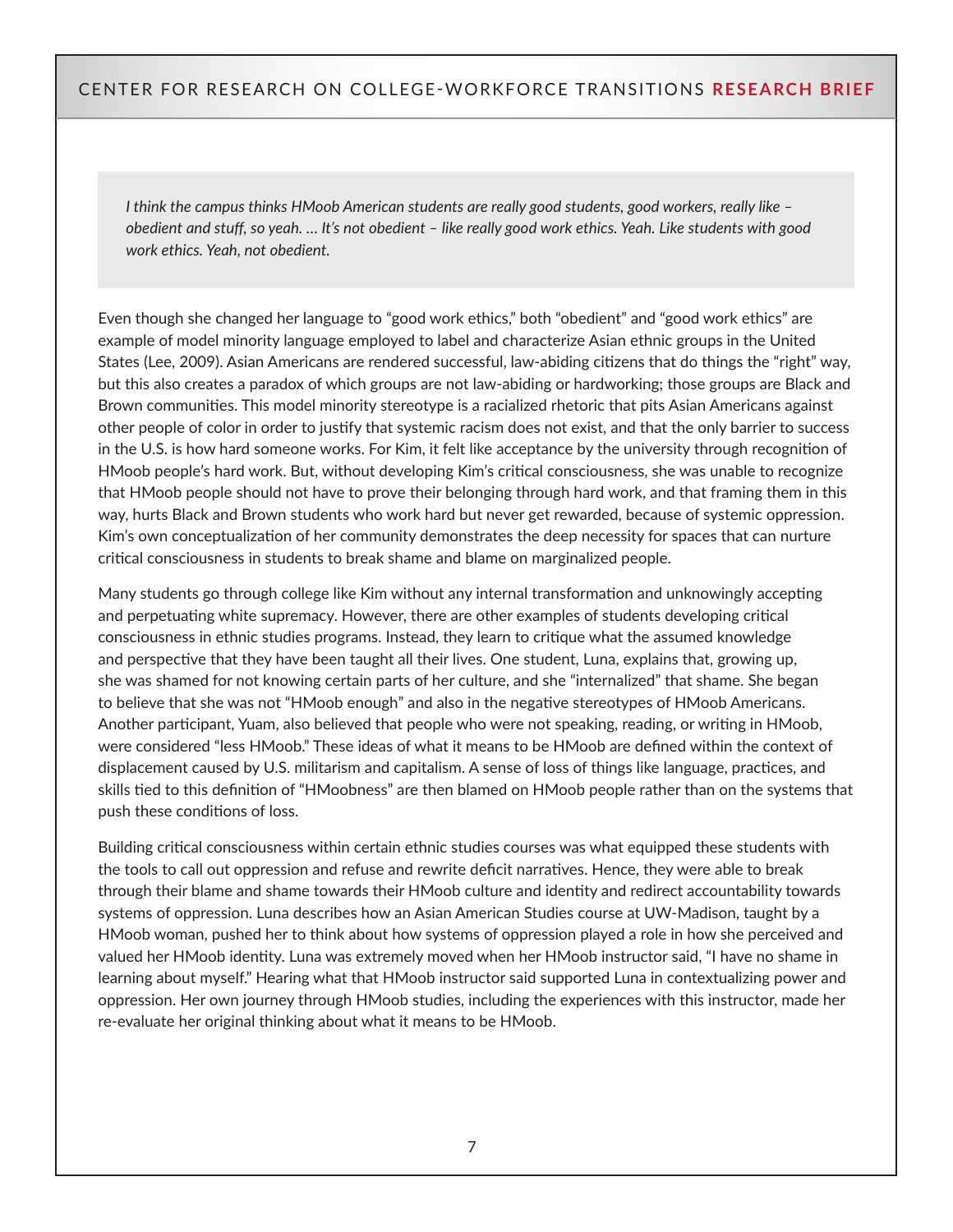For Yuam, she recognized eventually that she had "succumbed to what whiteness intends to do." Yuam's quote below shows her process of reflection on her own internal transformation. She discusses how a class she was taking during study abroad introduced her to a global perspective of HMoob experiences in Thailand:

*During my study abroad in Thailand 2016, I came back with a reframing of what it meant to be HMoob for myself. As a kid, the adults always grieved about how HMoob tsis muaj teb chaws (HMoob don't have a country) and it did not phase me until my experience in Thailand … From coursework, I also learned about a lot of modern social issues in Thailand, one being discrimination on ethnic minorities. From interactions with Thai folx, to the way Thai folks presented information about the ethnic minorities, it was very clear [that] the ethnic minorities in Thailand weren't valued members of society, hence the derogatory term of being labeled collectively as "hill tribes." … I realized that no matter where I go in the world, I have to fight for my own existence as a HMoob American woman, a person of color, a minority, a stateless group of people … Is statelessness an automatic that we as HMoob folks cannot strip off? Because with it comes the consequences of systemic oppression and loss of legitimacy.*

Through her class, she was able to reject the traditional deficit narrative that HMoob people in Thailand were refugees needing help. Through that rejection, she was able to break out of her blame and shame towards herself and her community to see that HMoob refugees were devalued, and HMoob people continue to suffer, because of systems of oppression. Because she could name systems that created these conditions for her community, she was now able to understand her own experiences with constant statelessness.

For our participants, redefining what HMoob means to them involved transforming how they could forgive and love themselves, instead of hating various aspects of their identities. This refusal of shame and blame, and of acceptance of identity, is part of the critical self-reflection process inherent in developing a critical consciousness, which moves people to do better for themselves and for their communities. When students begin to have this internal shift where they are no longer blaming themselves, they also are practicing a refusal to be understood or palatable within a white supremacist, imperialist framework. Their original understanding of the world, one where they shamed themselves and try to be accepted by systems that abuse their communities, is deconstructed, and they begin to build a new analysis of themselves within the world. This is how cultivating critical consciousness can empower and transform individuals. Per the liberal education learning outcomes, education has the duty to create informed citizens of our society, and ethnic studies courses can do this by providing culturally-sustaining curriculum that can allow students to be critical of systems of power and oppression in order to create better, more just conditions for everyone within society.

#### *"...because survival and prosperity is very different": Taking Action to Transform the World*

A crucial part of critical consciousness is taking action, which happens simultaneously with critical selfreflection. Our findings showed that when HMoob American students do develop a critical consciousness, they are moved to challenge systems of oppression. Through her ethnic studies courses, Yuam transformed her critical self-analyses into actions: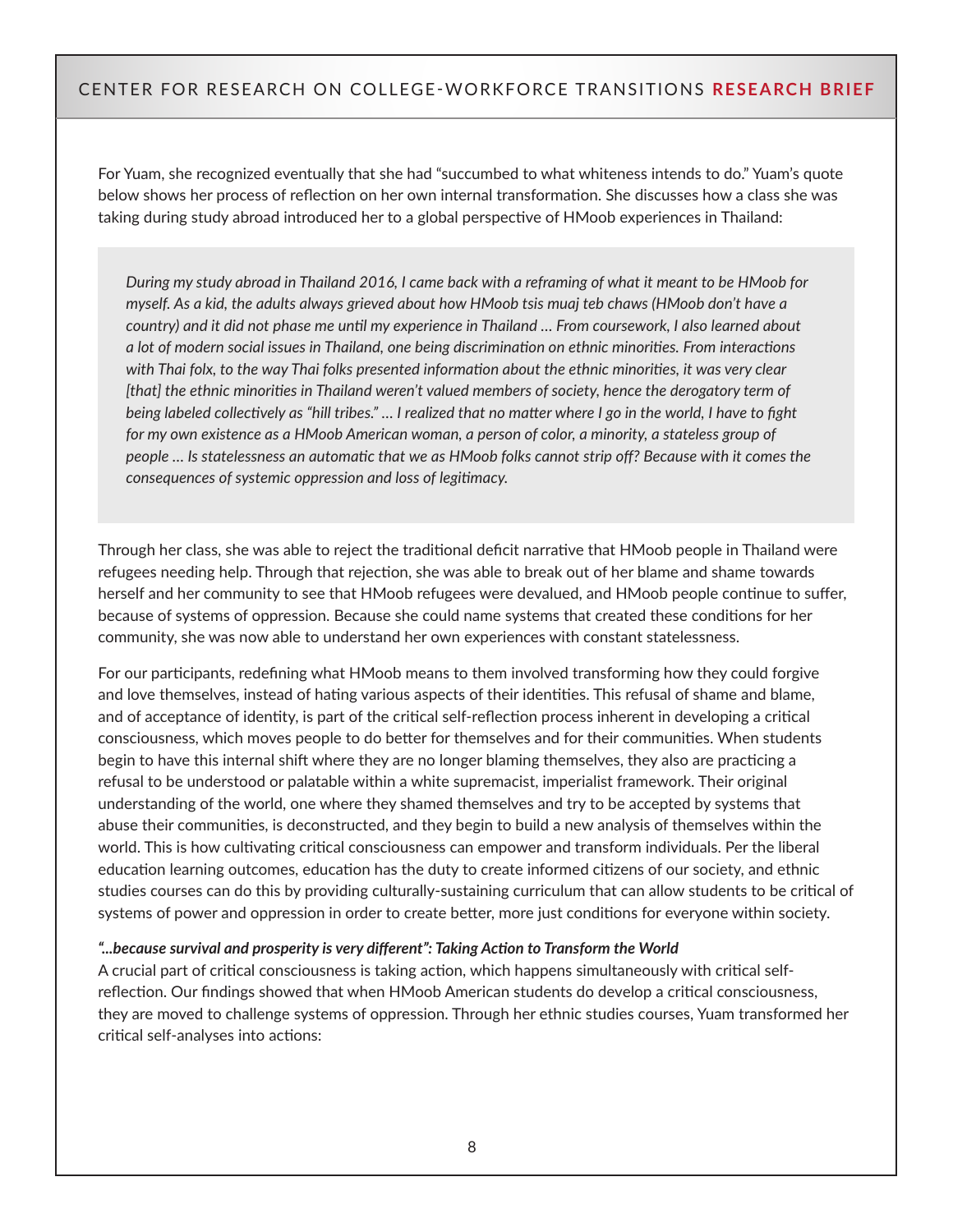*In my HMoob content courses, I wrote about the metaphor of being "fatherless" in the HMoob community and what that may look like, and how literature and tangible pieces can be ways of coping, healing, and making sense of one's own experiences. … My passion to learn more about my community could be met through [my] program and I wished I had switched sooner. I am exploring it further in my graduate studies because I want to look into intergenerational trauma of HMoob children with refugee parents and its cognitive impacts. … I wanna flip family studies because it's still such a Western vs Eastern family studies. HMoob families don't fall completely within those categories, I just want to look at more culturally-relevant and inclusive ethnic family studies.*

In her own journey, Yuam demonstrates that she is invested in interrogating and resisting single stories (Adichie, 2009), which is an act of critical consciousness. Through developing her critical consciousness, Yuam learns that it is not enough to just reject dominant narratives. She has been moved to act by making a goal to rewrite that single story and interweave it into spaces she occupies, such as her family studies courses.

Similarly, Tyler transformed their perception of themselves and their place in the world with critical consciousness through reflecting on how HMoob people preserve themselves, and acting to help the HMoob community prosper:

*And I think one of the biggest takeaways I had from that [Asian American] history course was like, for so long, all HMoob people ever did was survive... Like, that's all we ever did. Like, living in the refugee camps, running for our lives, fleeing to United States, like everything we did was to survive... And it's something that I keep in the back of my mind all the time was... I want to break that cycle... And I want to find HMoob people near, or in, or around my generation who will be those people to be like, 'no, we're going to break that cycle of needing to survive so that we can prosper … and we can flourish.' Because survival and prosperity is very different.*

Tyler's quote demonstrates that they were able to take what they learned in classes—learning outcomes such as global militarism and colonialism—to break out of the mindset that HMoob people only live to survive. Because Tyler was given the tools through their Asian American history course to come to this critical understanding of survival versus prosperity, they were driven to commit to doing more than just preserving the HMoob community. Through this transformation, Tyler was driven to actively search for freedom and ways for the HMoob community as well as other communities of color to grow. Tyler shared that they do this by advocating for students of color to flourish at a predominantly white campus. Moreover, Tyler shared that they were intentional about building meaningful relationships through their role as a housefellow in the residence halls. They provided tools for their residents to rise above the challenges of being on a predominantly white campus, and they helped the residents feel empowered to demand better conditions. As demonstrated through Tyler's actions, they are working to ensure that they and other marginalized communities can live for reasons beyond survival. Ethnic studies had equipped Tyler with the knowledge and empowerment to fight for a life where they and others can prosper.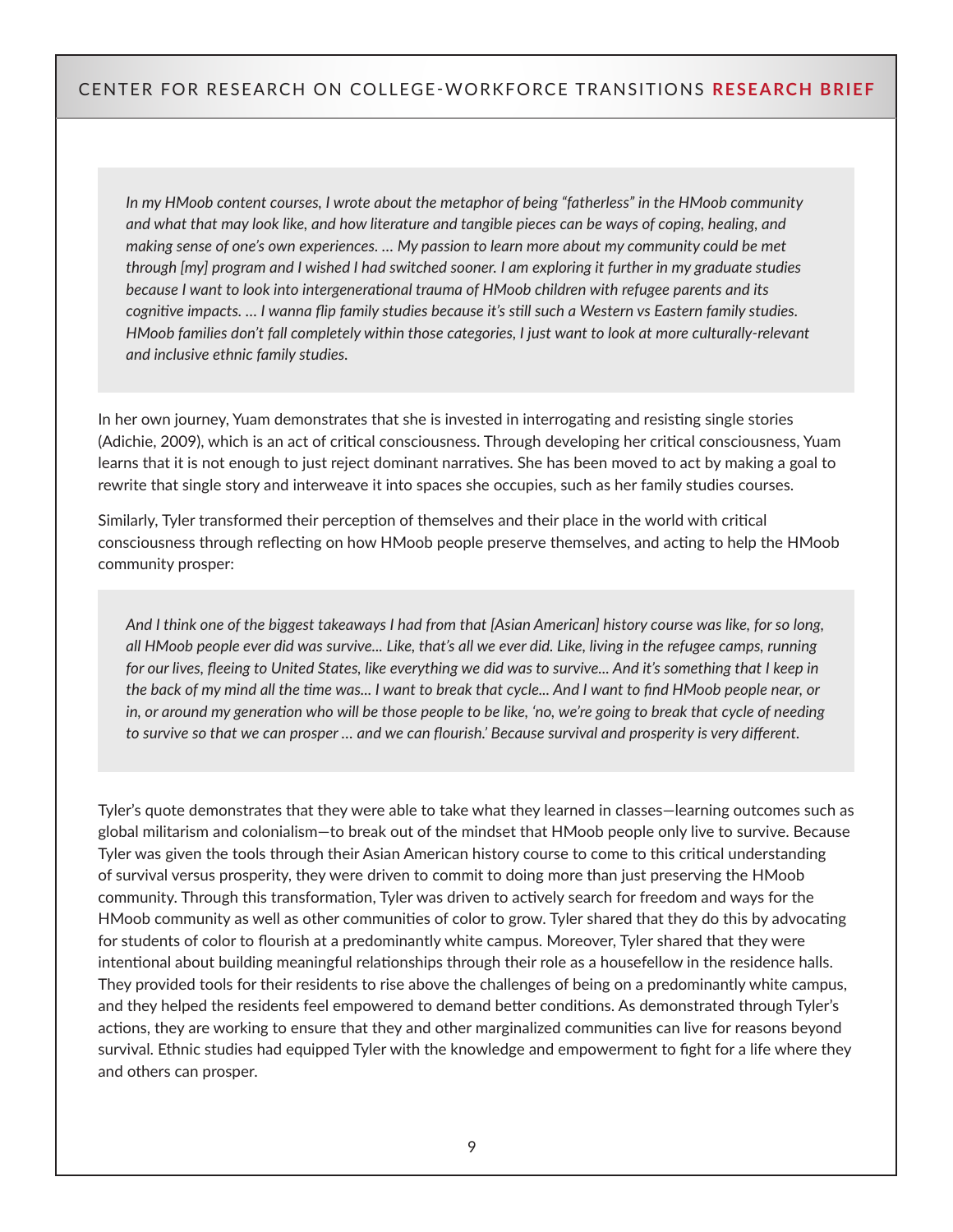HMoob American students' experiences of transformation in ethnic studies courses demonstrate the necessity of developing and sustaining all ethnic studies programs. Ethnic studies can deepen students' analyses of systems of oppression in their own way. That is, even HMoob studies programs has its own way of helping students—especially HMoob American students—understand what it means to live in a racialized society built on the enslavement of Black people, capitalism, and U.S. colonialism. This means that ethnic studies and every different branch of it is important, as every branch of ethnic studies does not repeat the same things. They all add to the same conversation about how oppression works, but through different lenses and bodies of experience. By deepening their analyses of oppression through ethnic studies, students are able to build and strengthen their skills of making critical connections between past, current and future events to antiblackness, white supremacy, state-sanctioned violence, capitalism, and other systems of oppression. Moreover, learning about these systems and structures of power imbalance can empower students to name their own privileges and disadvantages in society, as well as to challenge these systems—not only for themselves, but for all marginalized people. If schools do not have investments in ethnic studies programs or curriculum that build critical consciousness, what society loses is continuously growing cohorts of students who could have had the knowledge of how people are impacted by power and systems of oppression, as well as the commitment to a life-long project to change these conditions of suffering (Tintiangco-Cubales et al., 2015)

#### *Facilitating Community Cultural Wealth*

As outlined in the last section, ethnic studies courses and programs play a pivotal role in cultivating students' critical consciousness and will to act in transformative ways. In addition to providing spaces that allow all students to reflect on their identities and positioning within various intersecting systems of oppression, ethnic studies courses and programs also uplift and encourage marginalized students to recognize and utilize their community cultural wealth. Yosso (2005) describes community cultural wealth as "an array of knowledge, skills, abilities and contacts possessed and utilized by Communities of Color

**Ethnic studies courses and programs play a pivotal role in cultivating students' critical consciousness and will to act in transformative ways.**

to survive and resist macro and micro-forms of oppression" (p.77). These knowledge, skills and abilities within communities of color have been historically undervalued because dominant narratives hold that communities of color do not have the "cultural capital" that are needed to be successful. The deficit presumption that "disadvantaged" communities offer less valuable knowledge and skills is a narrative that is at the intersection of racism and classism regarding poor communities of color. Moreover, these deficit narratives can be internalized, or unconsciously accepted, leading to harmful perceptions of different races, including one's own race, perpetuating what Pérez Huber et al. (2006) describes as the cycle of subordination:

Unequal resources, racial segregation and poverty are intertwined into a complicated system of subordination that results in low educational achievement for Students of Color and perpetuates racial stratification for many Communities of Color. … In order for this cycle of subordination to continue, the people being denied opportunities must believe, to some extent, their "failure" in attaining educational opportunities, is a result of their own lack of abilities and effort (p.16).

As a counter to deficit thinking about communities of color, Yosso (2005) argues that in actuality, communities of color possess a set of cultural capital that allow them to survive and thrive as they navigate through a society that was not built for them to succeed in. These forms of capital include: aspirational (ability to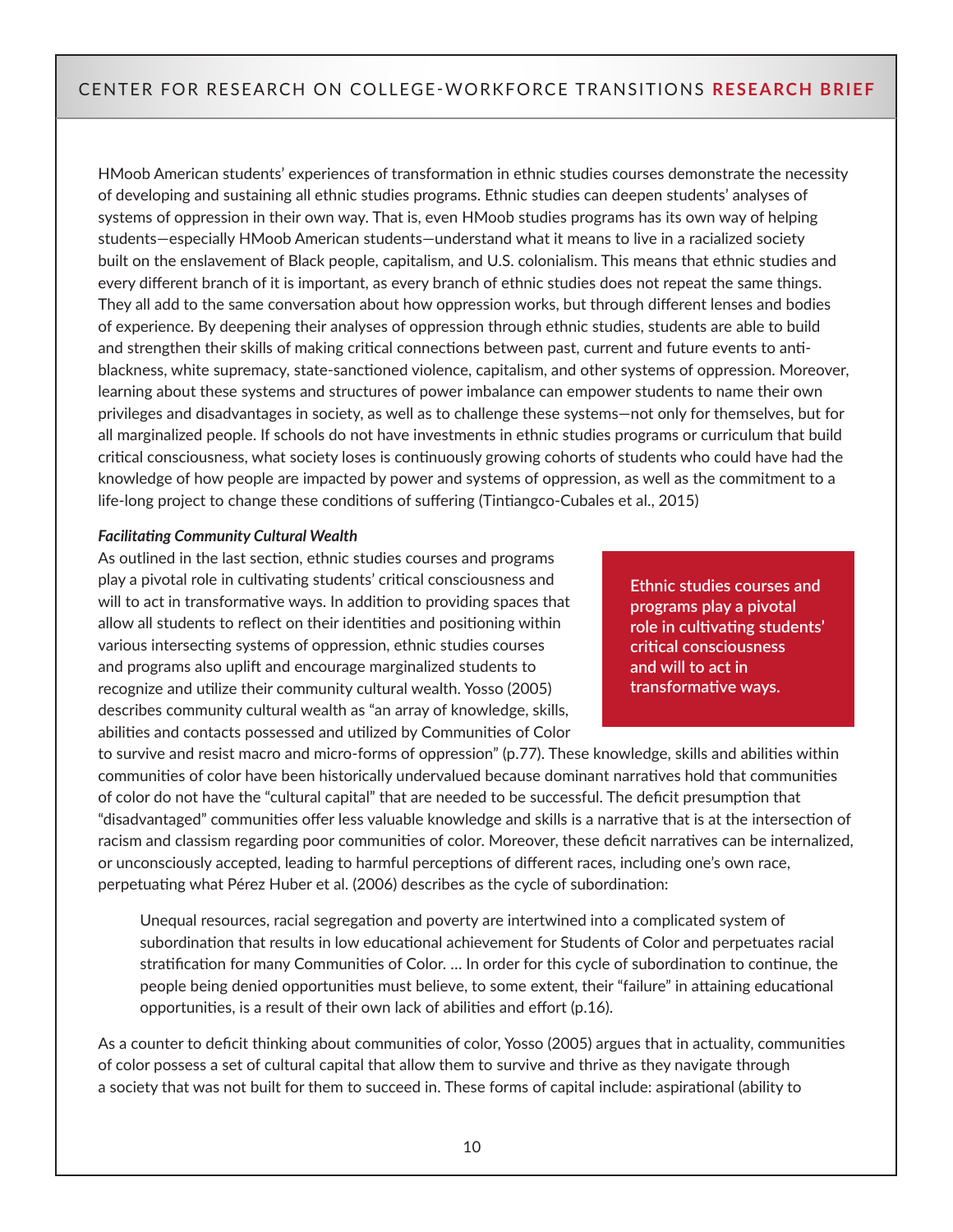remain hopeful), linguistic (skills obtained from being bilingual), resistant (knowledge and skills to challenge inequities), navigational (ability to navigate through social institutions), social (networks that provide support), and familial (commitment to community). Pedagogical approaches in ethnic studies courses that foster critical consciousness also simultaneously highlight the strengths and knowledge that each student brings into the classroom. These approaches attempt to dismantle deficit narratives that students may have internalized by empowering students to draw upon their skills and experiences for course projects and discussions. Students are also reminded that they have been able to draw from their cultural capital for survival in an unjust society. As an outcome, students become more confident about the knowledge and skills they have gained from their lived experiences and from their communities, allowing them to be more fully engaged in their educational experience. Additionally, because ethnic studies courses allow students to become aware of and interrogate oppression, students can better recognize and dismantle internalized racism, which would work towards discontinuing the perpetuation of subordination. Through this effort to dismantle internalized racism, students are able to name how colonialism and white supremacy have affected their capacity to value the knowledge and cultural wealth that they and their communities possess.

#### *"...we must look out for each other and love each other from wherever we stand": Drawing on Community Cultural Wealth in Navigating through Higher Education*

Yosso's (2005) concept of community cultural wealth posits that students of color possess an array of knowledge, skillsets, and experiences that help them persist through systems of oppression. Further analysis of our data showed that HMoob American students developed a greater appreciation for the resources and knowledge within their communities because of ethnic studies courses, specifically Asian American Studies courses. Our participants shared how courses with HMoob studies content have fostered their community cultural wealth by providing culturally sustaining curriculum that centers the narratives and voices of their community. Participants have also explained that through their ethnic studies courses, they have also learned how to draw on their HMoob language, traditions, and history of resilience as a resource to navigate marginalizing spaces, such as campus. They shared, specifically, that courses with HMoob studies content brought them to an understanding that they possess strengths such as bilingualism/biculturalism, community, and familial networks that are valuable to their learning and development as active participants in society. For instance, Ntxhi talked about the community building she experienced while pursuing her Asian American Studies certificate and its relevance to her self-development and life-long journey.

*… I took [an Asian American Studies course]... and [the professor] was my very first professor and my very first class and the very first lecture of my very first year. And to this day, nine years later, we still like email back and forth. So, he was a really big part of my Asian American experience and identity development, as well as other professors and TAs. … the Asian American Studies program, like bless their heart, they taught me more about who I was, more than I even knew about myself. And not only as a HMoob woman and a HMoob person, but like as an Asian American woman and... person and just kind of like what it meant navigating through life as someone who's a person of color growing up in the Midwest... I learned so much more about myself.*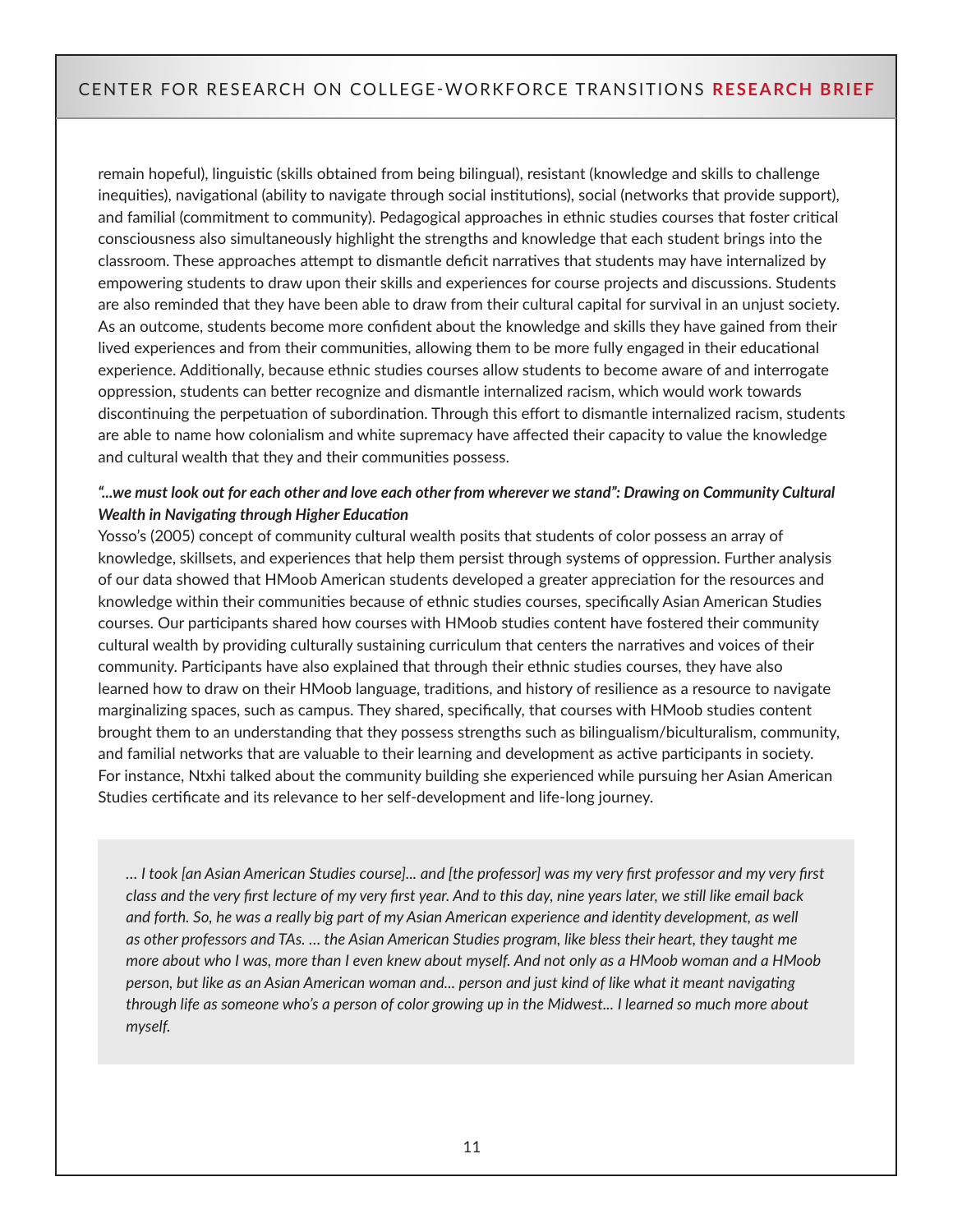Ntxhi's story demonstrates an obvious internal transformation through the years of engaging with the Asian American Studies program, specifically on how the courses contributed to building her critical consciousness, finding connectedness to her ethnic and racial identity, and helping her conceptualize her racialized experiences. Prior to her insights about the program, she had just described the racist incidents of the "two different groups with the elevator" and the "alley story," which consisted of interactions with white students who violated her safety and made her question her belonging on campus. It deeply impacted her well-being that she had considered leaving Madison. However, through the Asian American Studies program, Ntxhi was able to find community. She developed a deeper understanding of her identities and how certain spaces already positioned her. She also met members of Asian American Studies who she continues to sustain relationships with post-undergraduate. According to Yosso's (2005) definition of community cultural wealth, this example represents the social capital where students draw from their social network and community resources to help them attain their scholarship and help them navigate the harmful conditions of institutional spaces. Being a part of the program allowed for Ntxhi to seek healthy connections with her community and place high value in her ability to draw from and foster her social capital.

Diving deeper into Ntxhi's story, she also reveals the role of linguistic and familial capital through her experience with Asian American Studies program such as demonstrating bilingualism and biculturalism to communicate and form relationships with others, as well as, how finding family kept her grounded on campus. Ntxhi states:

*So, I loved [my instructor]…[she] and I actually started [a student organization] together. Yeah, so I have a lot of history with [her] and with the Asian Am department and with the HMoob sisterhood... I can't turn this down, like we have to do something about this for the sake of like HMoob women future... I think in every bit of my experience at UW... with [the HMoob sisterhood, Asian American student organization], and my peers... Asian Am program... the [multicultural student center]… that's what kept me grounded and wanting*  to continue to be at UW. Because if you remember, my first year, I wanted out... But it wasn't until I found all *of these spaces and built all of these community that I was like, this is the reason why we need to continue to be here and do this work and build this work, because we need to create this space and help other students feel like they belong here, because they do.*

With the various spaces on campus, it is apparent that multiple contexts require different forms of language expression and understanding. In spaces of ethnic studies, HMoob students' bilingualism and biculturalism have shown to influence their communication with others and how they form relationships with those individuals. Such as the relationship between Ntxhi and her instructor where they bonded through mutual understanding of cultural nuances and issues relevant to them in the HMoob community. Furthermore, the relationships in these spaces are guided by familial capital where educators and students engage in processes of care for each other through forming and maintaining kinship. Familial capital for communities of color extends the traditional understandings of "family," such that the concept and purpose of family goes beyond immediate family members and blood relations. Communities of color place value in maintaining kinship as a model to care for each other, cope with the impacts of institutional oppression, and provide resources for one another (Yosso,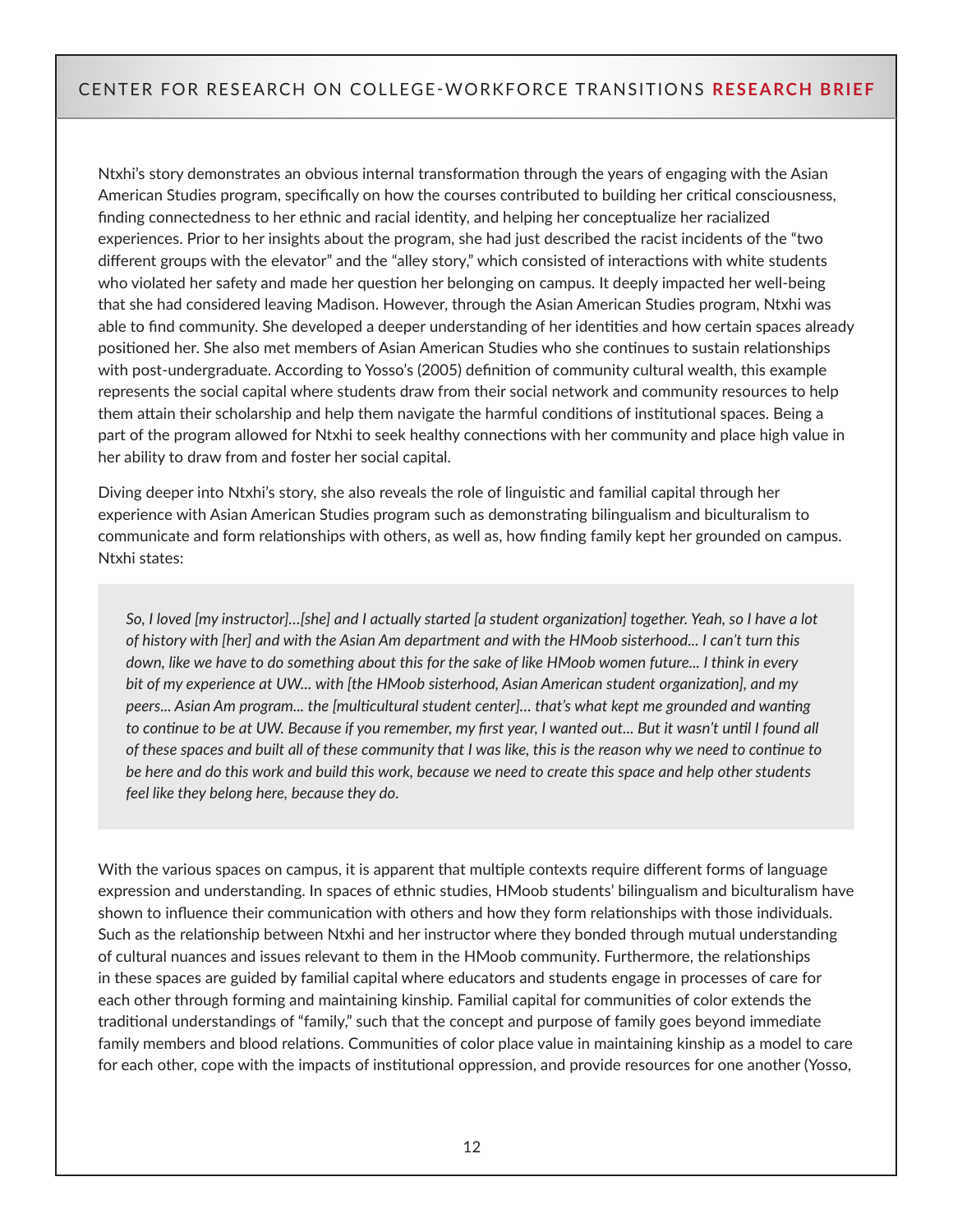2005). Hence, the perspective on familism as a source of cultural wealth in communities of color counters modernization literature that blamed large family networks as a hindrance to student's success (Valenzuela & Dornbusch, 1999).

Therefore, while ethnic studies courses are contributing to building students' critical consciousness, these courses are also providing a space that elevates and encourages the use of students' cultural knowledge and experiences. Most importantly, these ethnic studies courses, unlike classes that have Eurocentric curriculum, have been the few courses that have regarded students as more than just learners—students are made to feel like they are knowledge holders and knowledge producers. In this way, students learn to value and use, as well as build upon, the knowledge they bring with them from their home communities. An example includes when Lalin drew on their own experiences and knowledge of the HMoob baby carrier to supplement a presentation they gave in a textiles studies course:

*...I chose the baby carrier... wrote about why each piece is on there... No one's really written about that, so I didn't have things to cite..*

However, shortly after saying this, Lalin proclaimed that because of the limited documentation on HMoob baby carriers, their presentation felt like a "super gray conversation." It is evident that in mainstream classes, where knowledge is only considered legitimate if there is written record or sources to cite, how easily it could be for students of color to feel like their knowledge of their own cultural artifacts is neither valid nor enough. Because most students' educational experiences have been largely Eurocentric and/or follow the banking model of schooling that sees students as empty vessels that are waiting to be filled with information from teachers (Freire, 2014), not every student has had the opportunity to realize and utilize the community cultural wealth they bring with them into the classroom.

Hence, the more need for ethnic studies courses that cultivate critical consciousness and builds community cultural wealth through uplifting minoritized experiences and voices. These types of courses challenge students to deconstruct their own internalization of deficit narratives and monolithic framing of marginalized people and their ways of knowing. As such, through building one's critical consciousness, it can allow students to value their communities' knowledge and strengths. For example, it allows HMoob American students to recognize and find solace and strength in HMoob resilience in overcoming the struggles of genocide, displacement, and resettlement, as well as HMoob communities' active role in social movements in the United States and abroad. These narratives cultivate resistant capital (Yosso, 2005) and allow people of marginalized backgrounds to understand that marginalized people were not and are not just passive victims of oppression, giving people hope and faith in the resiliency of their communities.

For example, in her interview Brook describes the role of her HMoob studies courses in occasioning a transformative realization of the resilience and agency of HMoob people throughout the diaspora, acknowledging that there is cultural wealth in the HMoob community that she had not seen, such as the resilience to exist and rebuild their communities wherever they are in the world. Before her participation in Asian American Studies courses, she mainly knew of the HMoob American community through U.S. narratives.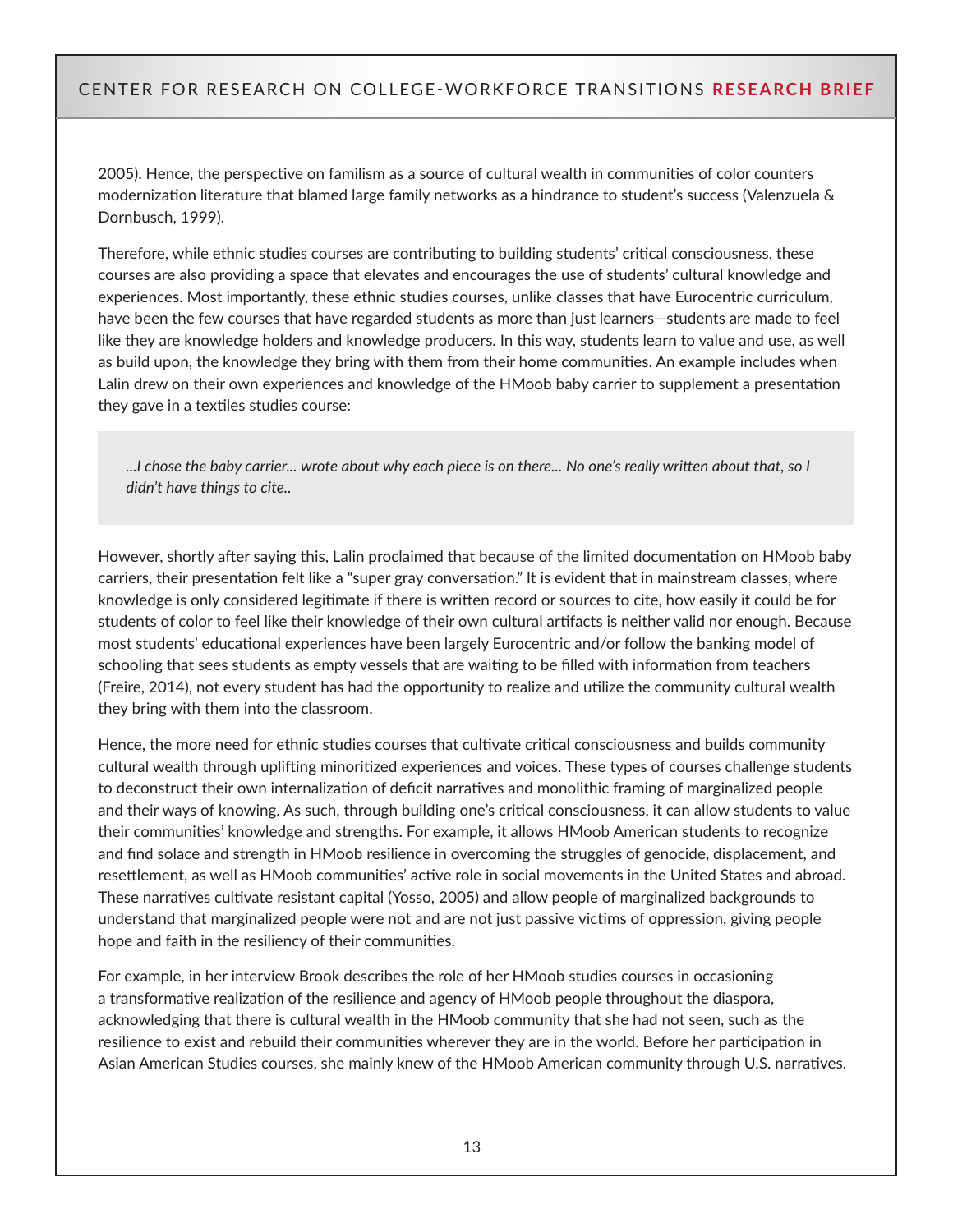As a stateless group of people, HMoob people's existence questions and challenges the notions of colonial practices of state citizenships and re-construes traditional conception of home. The sense of home-making, even in different parts of the world, is a part of HMoob community cultural wealth to survive oppressive states. Evidently, participants also cycle into home-making at the university through these ethnic studies spaces, which may look like finding belonging, preserving and growing their home knowledge, and forming grounding relationships inside and outside of the space. Because with resilience, there are aspirations and dreams, too.

A student researcher, Siab, assessed the aspirational quote HMoob communities have collectively used and passed on, "HMoob yuav tsum hlub HMoob," meaning HMoob people need to love HMoob people.

*At the end of the day, we realize that we are a small population relative to the rest of the world, but we are scattered across the globe. In order to preserve our culture and our population, we must look out for each other and love each other from wherever we stand.*

The wealth of resilient capital in the HMoob community to sustain their HMoob identity, culture, and communities despite being a stateless group of people torn by colonial violence, provides strength for HMoob students to draw from as they also try to create homes for themselves on campus.

Furthermore, several students in our study shared that it was their first time learning that HMoob Americans have organized successful social movements to fight oppression, discrimination, and violence against the HMoob community in the United States, including in Wisconsin. Allen shared a highlight from his HMoob studies course that informed him about the mobilization of HMoob people in the political arena:

*So, we learned about the Secret War, Laos and how it impacted the HMoob population... number of losses, and also the legislation that passed [that] allowed it to happen, or recruitment of HMoob people and the reasons why... And that was a big part of it... we talked about the Ban Vinai camps and the story. And we personally did oral story project stuff, of our own history. And my parents did that, so I learned my parents' history. And then, they also talked about legislation that affects HMoob people... But there's also the movements that HMoob people did, such as—when their welfare cuts happened, they strongly pushed for it, or did movements that would give special benefits to HMoob people because they used to be allies of the U.S., in the Secret War.*

Again, communities of color are not passive to subordination. Despite the setbacks such as policies and practices that hinder them, they are involved socio-politically and have taken stances on many issues. Students learning about their community history of standing up for themselves and communities around them aids in their own understanding about the theories and concepts of social movements learned in classes. This speaks to the aspirational and resistant capital that is part of community cultural wealth (Yosso, 2005), further showing how transformational it could be when the knowledge and experiences of students' home community is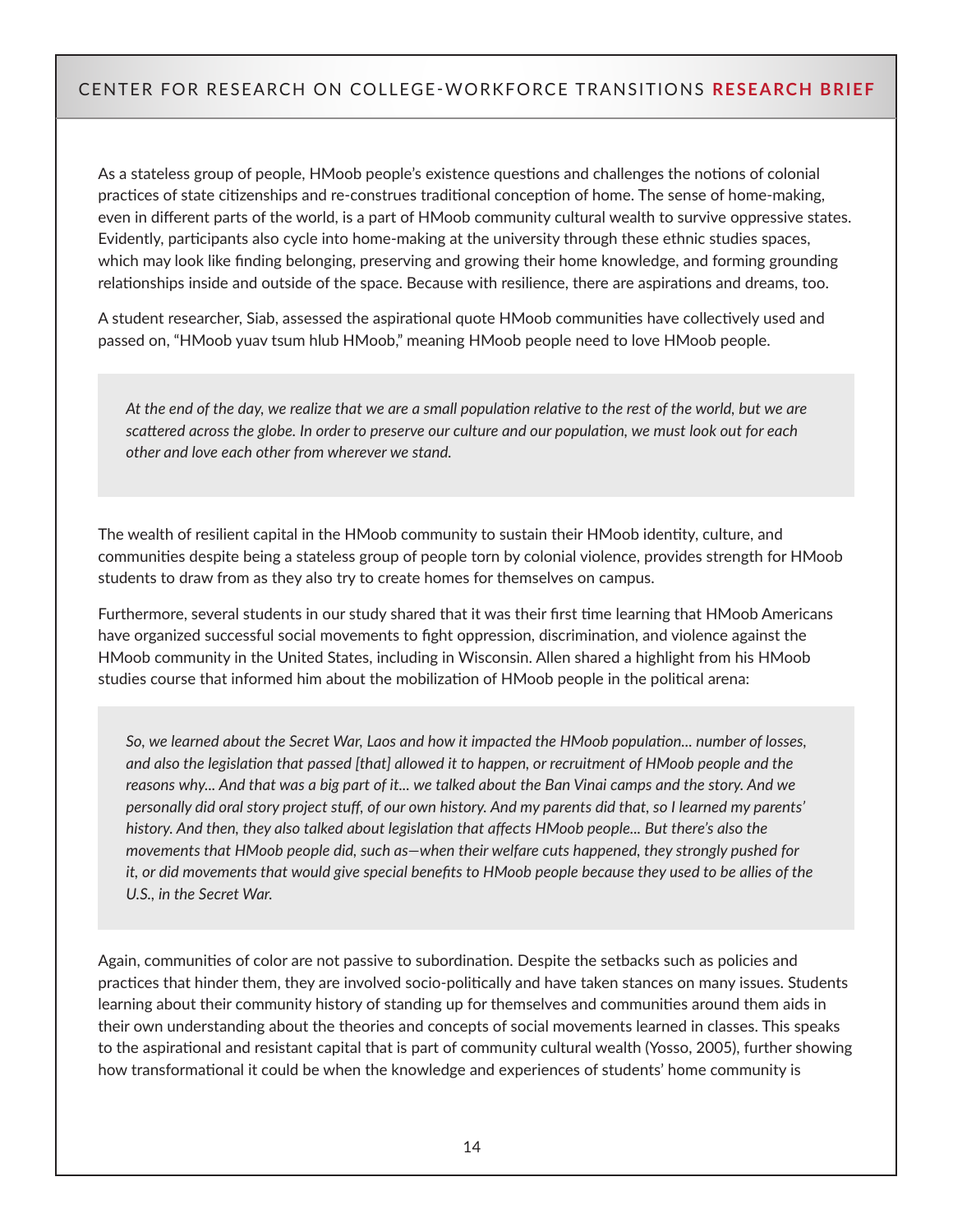incorporated into their education. Therefore, the HMoob American students who participated in our research found HMoob studies courses to be an important opportunity to acquire a deeper appreciation for their community cultural wealth because their people's ways of knowing are privileged in the space.

Altogether, our participants' emphasis on building community, family, and kinship, as well as their transformational realizations of hidden narratives reflect a lot about how colonial and capitalist values of individualism and privatization have hurt folks whose communities have always thrived through familial and communal relations, collective knowledge, and home-making. Without ethnic studies, many of these students would not have had the tools to dismantle shame and internalized racism. They would not have had the opportunity to optimize their capacity to value and rely on the knowledge and cultural wealth that they and their communities possess. This is why it is important to invest in ethnic studies to honor the knowledges and strengths of students of color, while challenging them to become agents of change for themselves, their communities, and overall society.

# **Conclusion**

This report describes innovative college student-engaged CBPAR research the provides qualitative research and deep analysis of the experiences and outcomes of ethnic studies coursework for students of color. With the benefit of this data and analysis, we have argued that ethnic studies programs and courses benefit the whole campus community—especially when they are taught well. Importantly, we focus on the impacts of ethnic studies courses on students of color and why these courses and programs must be sustained. Ethnic studies courses, through their curricular content and pedagogical approaches, provide spaces that incorporate counternarratives of marginalized experiences and analyses of systems and power. Such counternarratives can foster students' critical consciousness, allowing students to reflect on the ways that these systems harm people, helping them to shift blame they have placed on themselves or their communities and in turn learning to radically love themselves and their communities. Moreover, students are able to gain and develop tools to navigate their survival within these systems. Concurrently, ethnic studies programs and courses are also spaces that privilege and draw upon students' community cultural wealth, those knowledges, skills and resources that students bring with them into the classroom (Yosso, 2005). In turn, students develop a greater appreciation for the value of their communities' cultural capital and ways of knowing and being. As such, ethnic studies courses meet all the outcomes of a liberal arts education and do more than provide minoritized students with an inclusive learning experience (Association of American Colleges & Universities, n.d.).

In summary, ethnic studies courses are crucial to the academic, personal and social success of students of color on college campuses, as well as preparing all students to become more empathetic, justice-oriented members of a society that continues to become more diverse. Universities and educational institutions cannot simply talk about a commitment to diversity and the retention of students of color without funding programs that have been shown to contribute to student success. Inaction, or worse, cutting funding, for these types of programs, especially amidst a global pandemic that has disproportionately harmed minoritized communities, contributes to the maintenance of systems that cause the suffering of marginalized peoples. We urge institutions of higher education to continue investing in and growing ethnic studies programs as it is more crucial now than ever in our increasingly diverse world.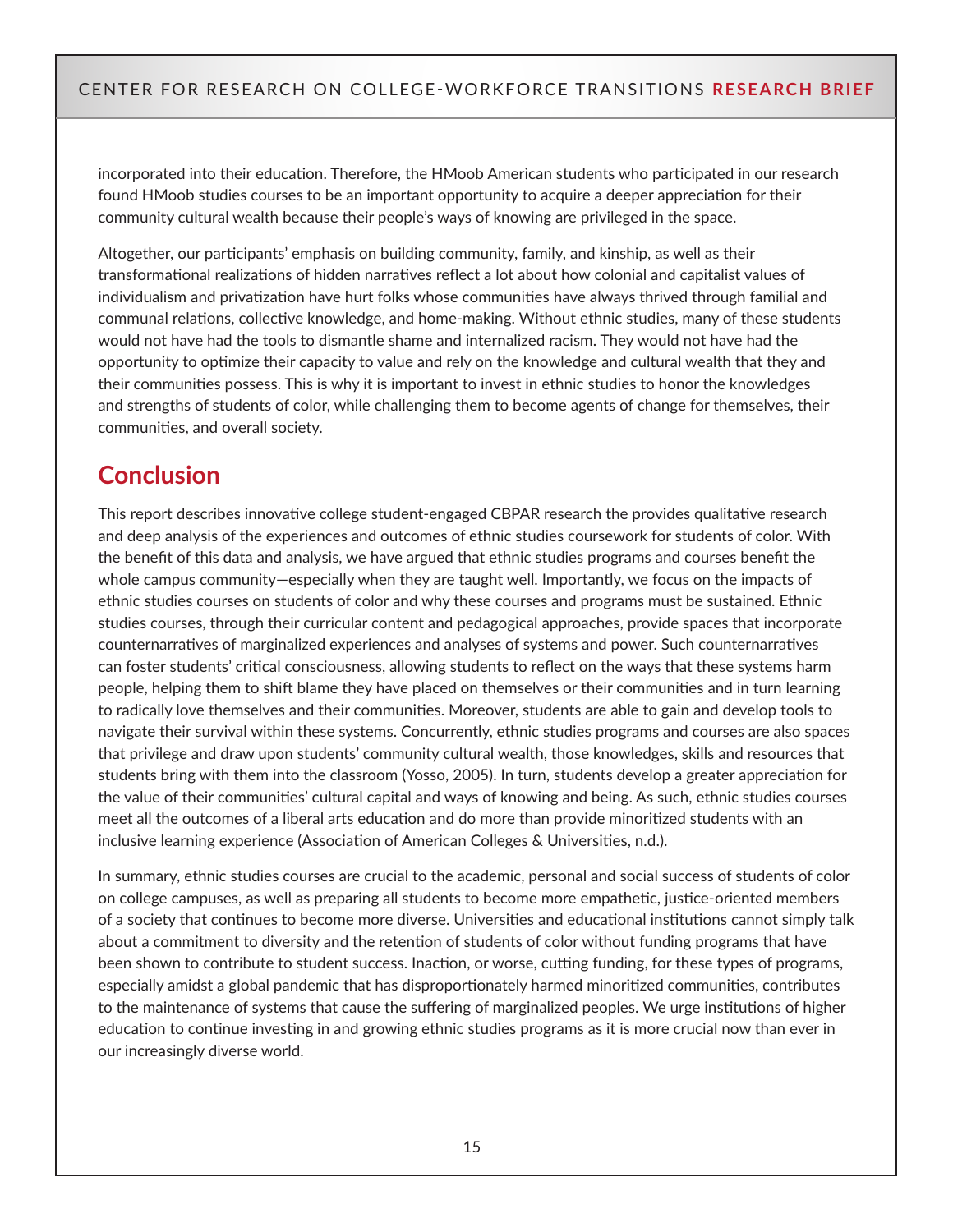# **Recommendations**

Based on an analysis of a sample of interviews with current and former HMoob American college students at UW-Madison, this report highlighted the value and necessity of maintaining and growing ethnic studies. We end this report with the following recommendations as courses of action specific to the University of Wisconsin System (of which the site our study is a part), but can be broadly applied to other educational institutions:

- 1. To uphold its commitments to diversity and realize its inclusion statements, the UW System must continue to sustain ethnic studies programs with sufficient funding regardless of circumstances, including COVID-19.
- 2. To acknowledge and take accountability for institutional racism and racist violence, which continue to occur on college campuses, the UW System must invest in the growth of ethnic studies programs, including hiring more faculty of color, creating and funding more ethnic studies courses, requiring more than 3 credits of ethnic studies coursework, and providing workshops and professional development opportunities for instructors to learn about and use critical pedagogy in their courses.
- 3. To increase campus-wide knowledge of the value of ethnic studies programs and to engender student engagement in the classrooms, the UW System must grow these programs into stand-alone departments with all the benefits and resources of a university department. The System must also embed ethnic studies programming and anti-racist training within student services, advising, new student orientations, and staff, faculty and administrator orientations.
- 4. To truly honor the voices and experiences of marginalized students in providing critical perspectives on curriculum and campus-wide policies, the UW System must center marginalized student narratives by creating more student-representative positions within various committees and extending actual decisionmaking abilities to these students.
- 5. To create a more inclusive, higher impact campus experience for minoritized students, the UW System must fund and support more creative endeavors led by marginalized students, such as community-based participatory action research projects and other scholar-activist projects and efforts. These opportunities should do more than just provide experience, they must also fairly compensate minoritized students for their time and labor.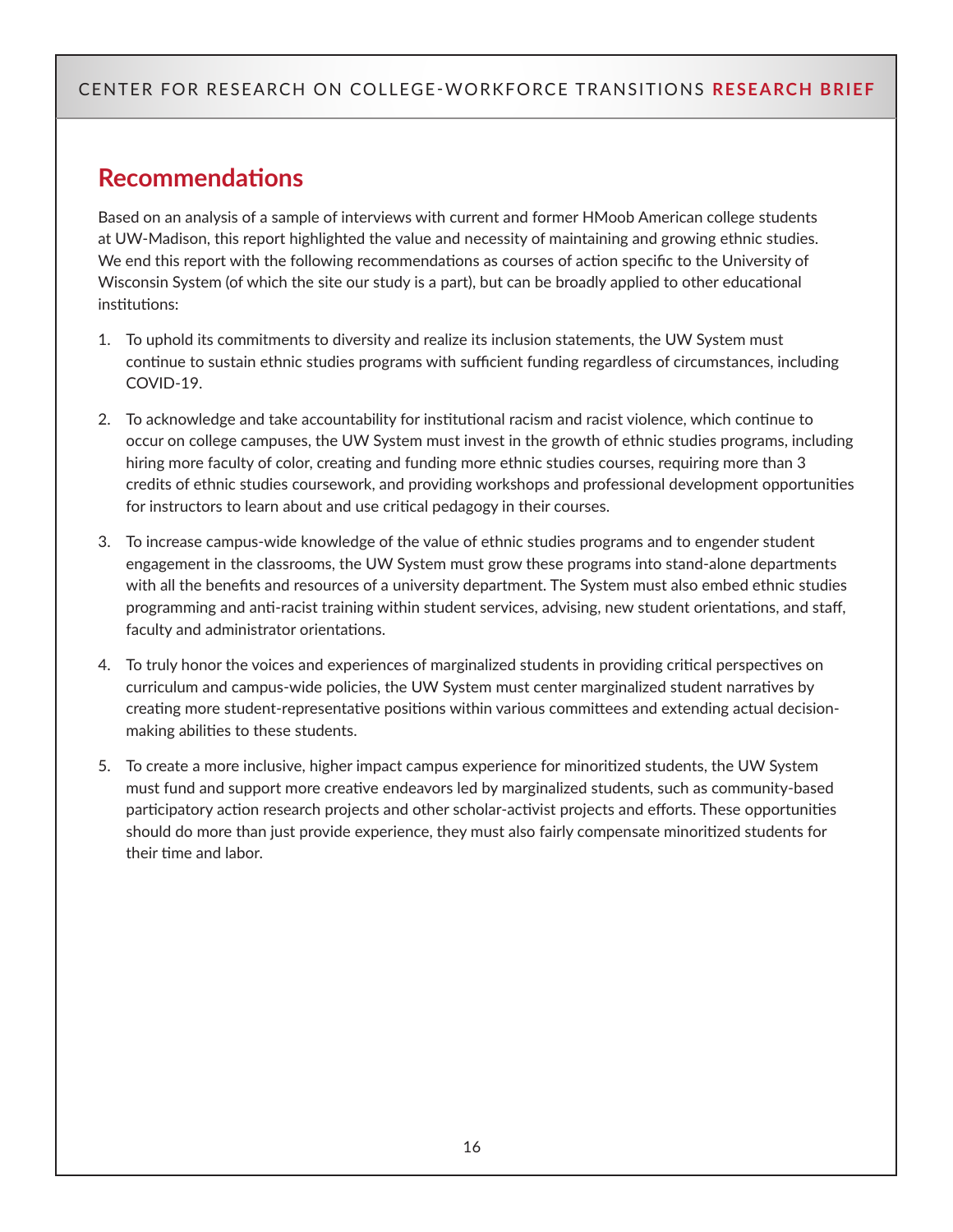## **References**

- Adichie, C. N. (2009, July). *The danger of a single story.* Retrieved from: [https://www.ted.com/talks/chimamanda\\_](https://www.ted.com/talks/chimamanda_ngozi_adichie_the_danger_of_a_single_story?utm_campaign=tedspread&utm_medium=referral&utm_source=tedcomshare) [ngozi\\_adichie\\_the\\_danger\\_of\\_a\\_single\\_story?utm\\_campaign=tedspread&utm\\_medium=referral&utm\\_](https://www.ted.com/talks/chimamanda_ngozi_adichie_the_danger_of_a_single_story?utm_campaign=tedspread&utm_medium=referral&utm_source=tedcomshare) [source=tedcomshare](https://www.ted.com/talks/chimamanda_ngozi_adichie_the_danger_of_a_single_story?utm_campaign=tedspread&utm_medium=referral&utm_source=tedcomshare)
- Association of American Colleges and Universities (n.d.). Essential learning outcomes. Retrieved from, [https://](https://www.aacu.org/essential-learning-outcomes) [www.aacu.org/essential-learning-outcomes](https://www.aacu.org/essential-learning-outcomes)
- Banks, J. A. (2012). Ethnic studies, citizenship education, and the public good. *Intercultural Education, 23*(6), 467–473. <https://doi.org/10.1080/14675986.2012.745986>

Bartlett, L., & Vavrus, F. (2016). *Rethinking case study research: A comparative approach.* Taylor & Francis.

- Bikales, S. J. & Chen, R. K. (2020). Search for Harvard ethnic studies faculty suspended indefinitely due to pandemic. *The Harvard Crimson.* Retrieved from: [https://www.thecrimson.com/article/2020/4/16/ethnic](https://www.thecrimson.com/article/2020/4/16/ethnic-studies-search-suspended/)[studies-search-suspended/](https://www.thecrimson.com/article/2020/4/16/ethnic-studies-search-suspended/)
- Cabrera, N. L., Meza, E. L., Romero, A. J., & Cintli Rodríguez, R. (2013). "If there is no struggle, there is no Progress": Transformative youth activism and the School of Ethnic Studies. *The Urban Review, 45*(1), 7–22. <https://doi.org/10.1007/s11256-012-0220-7>
- Cammarota, J. (2016). The praxis of ethnic studies: Transforming second sight into critical consciousness. *Race Ethnicity and Education, 19*(2), 233–251.<https://doi.org/10.1080/13613324.2015.1041486>
- Cammarota, J., & Romero, A. (2014). Introduction: Paulo Freire in raza studies. In J. Cammarota & A. Romero (Eds.), *Raza Studies: The public option for educational revolution* (pp. 3–13). University of Arizona Press.
- Corbin, J., & Strauss, A. (2014). *Basics of qualitative research: Techniques and procedures for developing grounded theory.* Sage publications.
- Dee, T. S., & Penner, E. K. (2017). The causal effects of cultural relevance: Evidence from an ethnic studies curriculum. *American Educational Research Journal, 54*(1), 127–166. [https://doi.](https://doi.org/10.3102/0002831216677002) [org/10.3102/0002831216677002](https://doi.org/10.3102/0002831216677002)
- DePouw, C. (2012). When culture implies deficit: Placing race at the center of Hmong American education. *Race Ethnicity and Education, 15*(2), 223–239.<https://doi.org/10.1080/13613324.2011.624505>
- DePouw, C. (2020). The need for critical race consciousness in Critical Hmong Studies. *Hmong Studies Journal, 21,* 1–30.
- Freire, P. (2014). *Pedagogy of the oppressed* (30th anniversary edition). Bloomsbury.
- Grosfoguel, R. (2012). *The dilemmas of ethnic studies in the United States: Between liberal multiculturalism, identity politics, disciplinary colonization, and decolonial epistemologies. 1,* 10.
- Holley, C., Arenas, A.-T., Bowles, A., Cantu, K., Casanova, S., Fausett, R. S., Garcia, V., & Ginsberg, P. (1987). *The Steering Committee on Minority Affairs final report* (p. 92). University of Wisconsin-Madison.
- hooks, b. (1994). Engaged pedagogy. In *Teaching to transgress: Education as the practice of freedom* (pp. 13–22). Routledge.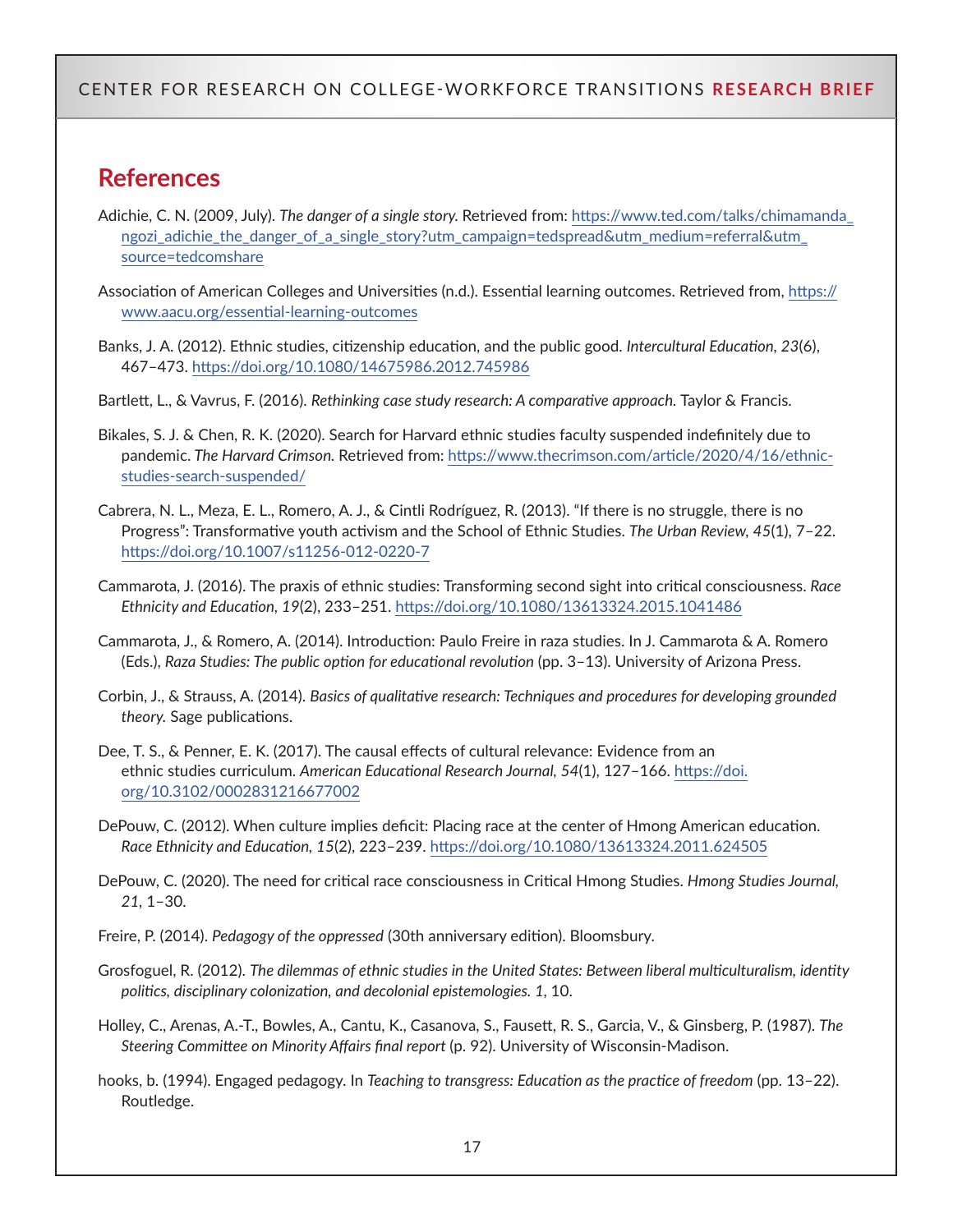- Lee, L., Lee, P., Smolarek, B., Thao, M., Vang, K., Wolfgram, M., Xiong, C., Xiong, O., Xiong, P. K., & Xiong, P. (2019). *Our HMoob American college paj ntaub.* Center for Research on College-Workforce Transitions. Retrieved from, [http://ccwt.wceruw.org/Research/publications.html.](http://ccwt.wceruw.org/Research/publications.html)
- Lee, S. (2009). *Unraveling the "model minority" stereotype: Listening to Asian Americans.* New York: Teachers College Press.
- Meyerhofer, K. (2020, July 13). Terminated Edgewood College professors ask: "Does tenure matter anymore?". *Wisconsin State Journal.* Retrieved from, [https://madison.com/wsj/news/local/education/university/](https://madison.com/wsj/news/local/education/university/terminated-edgewood-college-professors-ask-does-tenure-matter-anymore/article_ddbec74a-580c-543a-a7d7-cb71a74a7cd4.html) [terminated-edgewood-college-professors-ask-does-tenure-matter-anymore/article\\_ddbec74a-580c-543a](https://madison.com/wsj/news/local/education/university/terminated-edgewood-college-professors-ask-does-tenure-matter-anymore/article_ddbec74a-580c-543a-a7d7-cb71a74a7cd4.html)[a7d7-cb71a74a7cd4.html](https://madison.com/wsj/news/local/education/university/terminated-edgewood-college-professors-ask-does-tenure-matter-anymore/article_ddbec74a-580c-543a-a7d7-cb71a74a7cd4.html)
- Myers, T. (2018, December 18). Future of ethnic studies divides UW. *Daily Cardinal.* Retrieved from [https://](https://madison.com/daily-cardinal/future-of-ethnic-studies-divides-uw/article_a77aee8e-7ece-11e4-8356-430561e1a829.html) [madison.com/daily-cardinal/future-of-ethnic-studies-divides-uw/article\\_a77aee8e-7ece-11e4-8356-](https://madison.com/daily-cardinal/future-of-ethnic-studies-divides-uw/article_a77aee8e-7ece-11e4-8356-430561e1a829.html) [430561e1a829.html](https://madison.com/daily-cardinal/future-of-ethnic-studies-divides-uw/article_a77aee8e-7ece-11e4-8356-430561e1a829.html).
- Pérez Huber, L., Johnson, R. N., & Kohli, R. (2006). Naming racism: A conceptual look at internalized racism in U.S. schools. *Chicana/o-Latina/o Law Review, 26*(183), 183–206.
- Rodríguez, N. (2019). "Caught between two worlds": Asian American elementary teachers' enactment of Asian American history. *Educational Studies, 55*(2), 214–240.
- Romero, A. J., & Ochoa O'Leary, A. (2014). "When you know yourself you're more confident": Resilience and stress of undergraduate students in the face of anti-ethnic studies bills. In J. Cammarota & A. Romero (Eds.), *Raza Studies: The public option for educational revolution* (pp. 91–106). University of Arizona Press.

Ryan, G. W., & Bernard, H. R. (2003). Techniques to identify themes. *Field methods, 15*(1), 85-109.

Sleeter, C. E. (2011). *The academic and social value of ethnic studies* (p. 38). National Education Association.

- Sleeter, C. E., & Zavala, M. (2020). What the research says about ethnic studies: Chapter 3 from *Transformative ethnic studies in Schools: Curriculum, Pedagogy, and Research* (p. 1-26). National Education Association.
- Tintiangco-Cubales, A., Kohli, R., Sacramento, J., Henning, N., Agarwal-Rangnath, R., & Sleeter, C. (2015). Toward an ethnic studies pedagogy: Implications for K-12 schools from the research. *The Urban Review, 47*(1), 104–125.<https://doi.org/10.1007/s11256-014-0280-y>

UW-Madison (n.d.). Admissions. Retrieved from, <https://www.wisc.edu/admissions/>

- Valenzuela, A., & Dornbusch, S. M. (1994). Familism and social capital in the academic achievement of Mexican origin and Anglo adolescents. *Social Science Quarterly, 75*(1), 18–36.
- Wang, F. (2016, February 26). SFSU College of ethnic studies Fights for Budget Survival, Wins Year Reprieve. *NBC News.* Retrieved September 28, 2020, from [https://www.nbcnews.com/news/asian-america/sfsu](https://www.nbcnews.com/news/asian-america/sfsu-college-ethnic-studies-fights-budget-survival-wins-year-reprieve-n526691)[college-ethnic-studies-fights-budget-survival-wins-year-reprieve-n526691](https://www.nbcnews.com/news/asian-america/sfsu-college-ethnic-studies-fights-budget-survival-wins-year-reprieve-n526691)
- Yosso, T. J. (2005). Whose culture has capital? A critical race theory discussion of community cultural wealth. *Race Ethnicity and Education, 8*(1), 69–91.<https://doi.org/10.1080/1361332052000341006>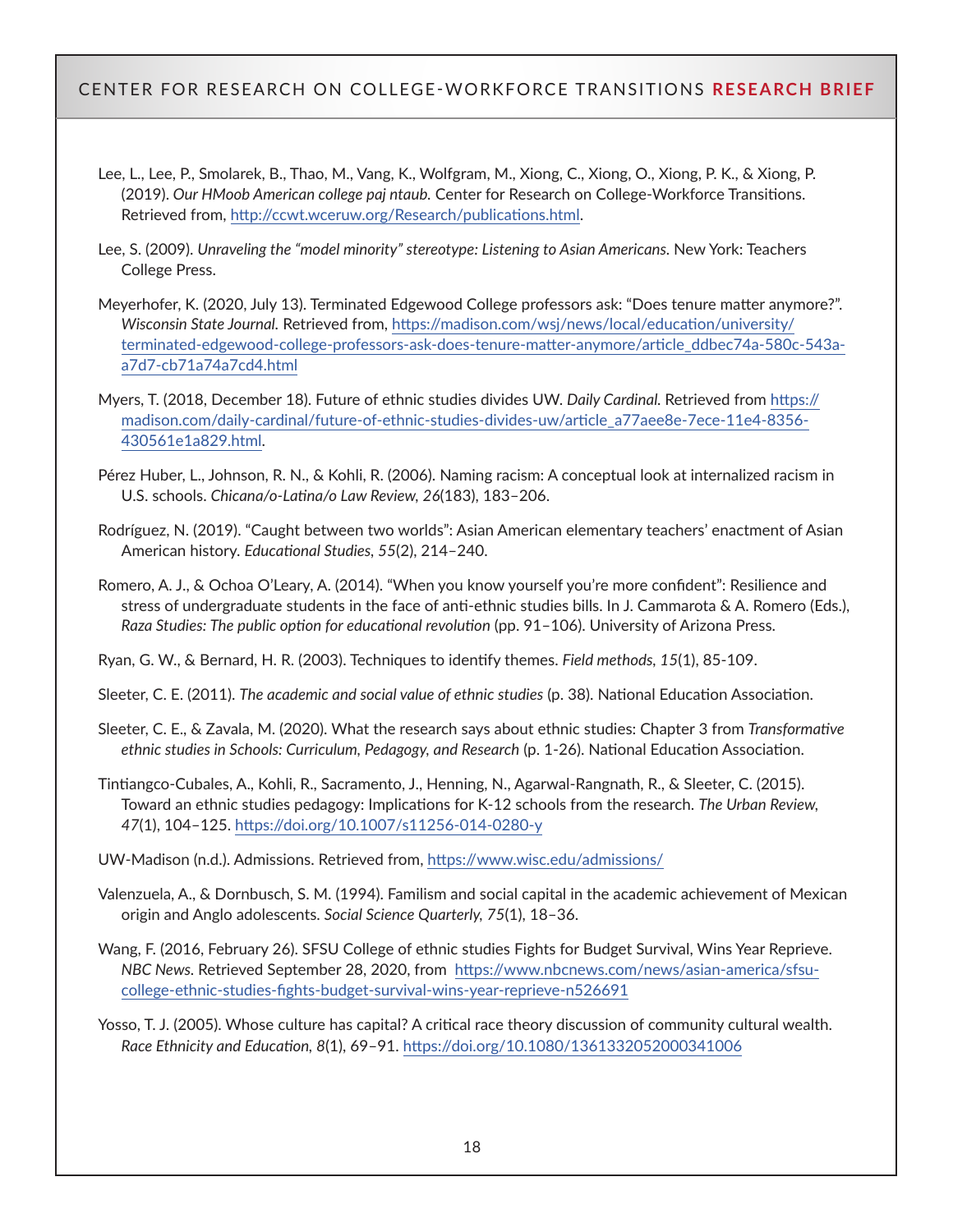# **The UW-Madison Research Team**

*(Names are ordered as appearing in the photograph left to right and back to front)*



**Payeng Moua** is an undergraduate researcher at CCWT. As a PEOPLE scholar, she is a senior studying Health Promotions and Health Equity while also completing an Asian American Studies Certificate with a HMoob emphasis and in hopes to complete her Leadership certificate as well. She hopes to one day be able to blend the sciences and remedies of health with the knowledge of HMoob culture and mannerism to give back to her community and not invalidate the beliefs and identities that they hold, but instead to add knowledge on health to communities cultural, religious and medicinal practices.

**Ariana Thao** is a recent graduate from UW Madison. She majored in Political Science, Sociology, and has a certificate in Asian American Studies with a HMoob American studies emphasis. She is a Chancellor's scholar alumna as a part of the Mercile J. Lee scholarship program. Currently she serves as a Resource Development & Implementation Specialist for Extension's Office of Access, Inclusion, and Compliance and intends to attend law school in the near future.

**Bailey B. Smolarek** holds a Ph.D. in Curriculum and Instruction and is an Associate Researcher at the Wisconsin Center for Education Research.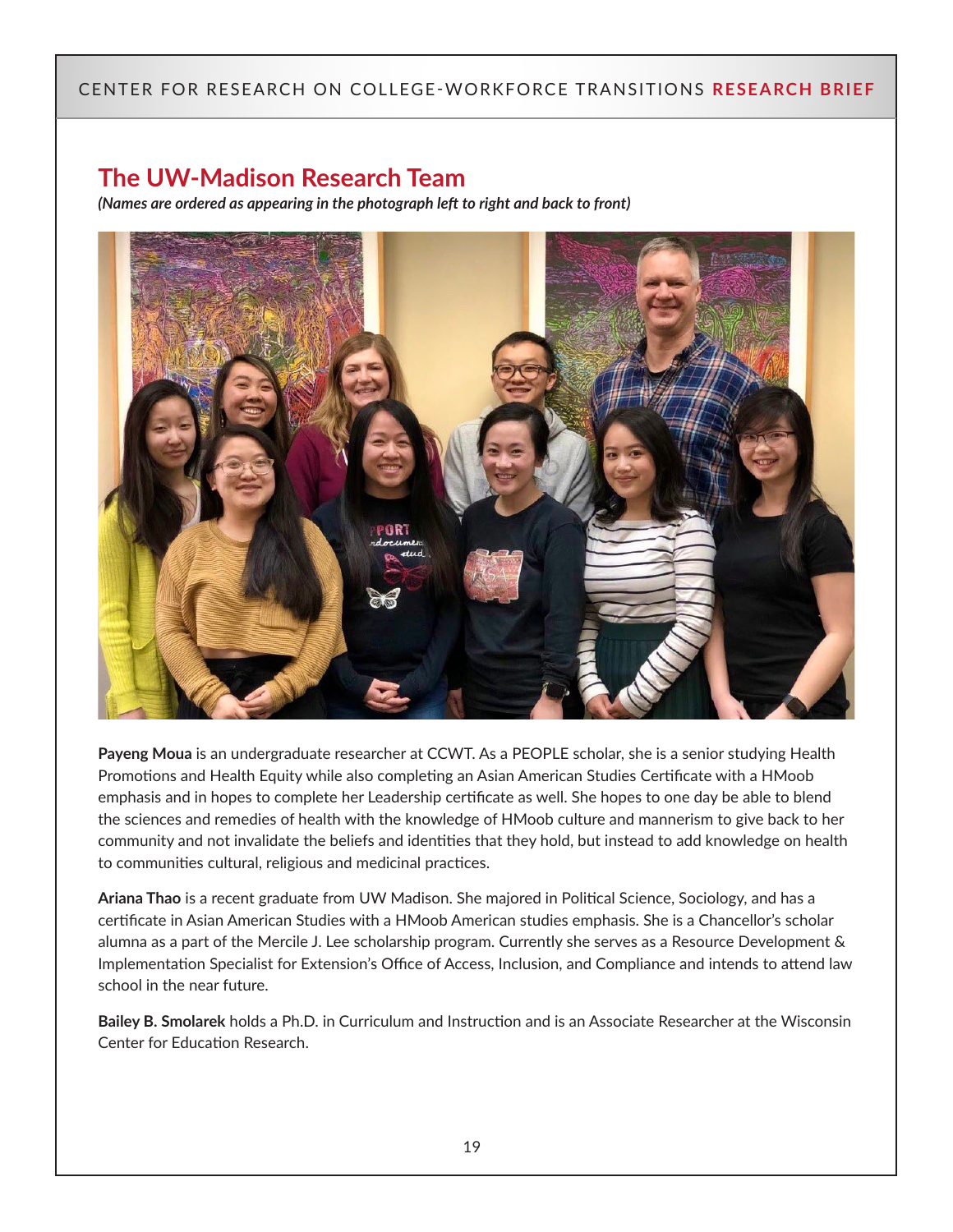**Odyssey Xiong** graduated from UW-Madison with a B.A. in Sociology and a certificate in Asian American Studies with a HMoob emphasis.

**Matthew Wolfgram** holds a Ph.D. in Anthropology and is a Senior Researcher at the Center for College-Workforce Transitions at the Wisconsin Center for Education Research.

**Lisa Yang** is an undergraduate researcher on the team. She is currently a senior studying Education Studies, and has a certificate in Asian American Studies with a HMoob American Studies Emphasis. She is a PEOPLE scholar and hopes to support spaces that center youth and healing. This research has shown her that she enjoys creating art and literature that can build HMoob Studies.

**Lena Lee** is an intern at CCWT and is currently working on the "Our HMoob American College Paj Ntaub" research project. She has a B.A in Psychology and a certificate in Asian American Studies with a HMoob American Studies Emphasis. Lena is a proud PEOPLE and Rotary alumna who actively participated in student activism through the HMoob American Studies Committee (HMASC). She plans to attend graduate school in the near future and hopes to work with underrepresented students in education.

**MaiNeng Vang** (pronouns: she/her/nws) is a Ph.D. student in the Educational Policy Studies program at UW-Madison with a broad research interest in the educational experiences of minoritized students. More specifically, she is interested in understanding how race, ethnicity, gender, and class intersect to inform the lives and experiences of HMoob American students and their families. Mai Neng is currently a project assistant for the HMoob American College Paj Ntaub research team, a community-based participatory action research project.

**Pa Kou Xiong** is an intern at CCWT and a Behavior Support Specialist at Silvercrest Group Home in Neenah, WI. She has a B.S. in Human Development and Family Studies with Psychology. Pa Kou is a CAE alumna who actively participated in social justice work through the HMoob American Studies Committee (HMASC). She plans to attend graduate school and pursue a career in the field of mental health in the future.

**Ying Yang Youa Xiong** is a graduate student in the Applied Masters of Human Ecology program with interests in examining how refugee-ness and statelessness transcend cognitively through HMoob American families, particularly through their navigation within school spaces. Ying received her BS in Human Development and Family Studies with certificates in Asian American Studies and Global Health Studies from UW Madison in 2019, and currently work as a graduate researcher for the HMoob American College Paj Ntaub research team on community-based participatory action research.